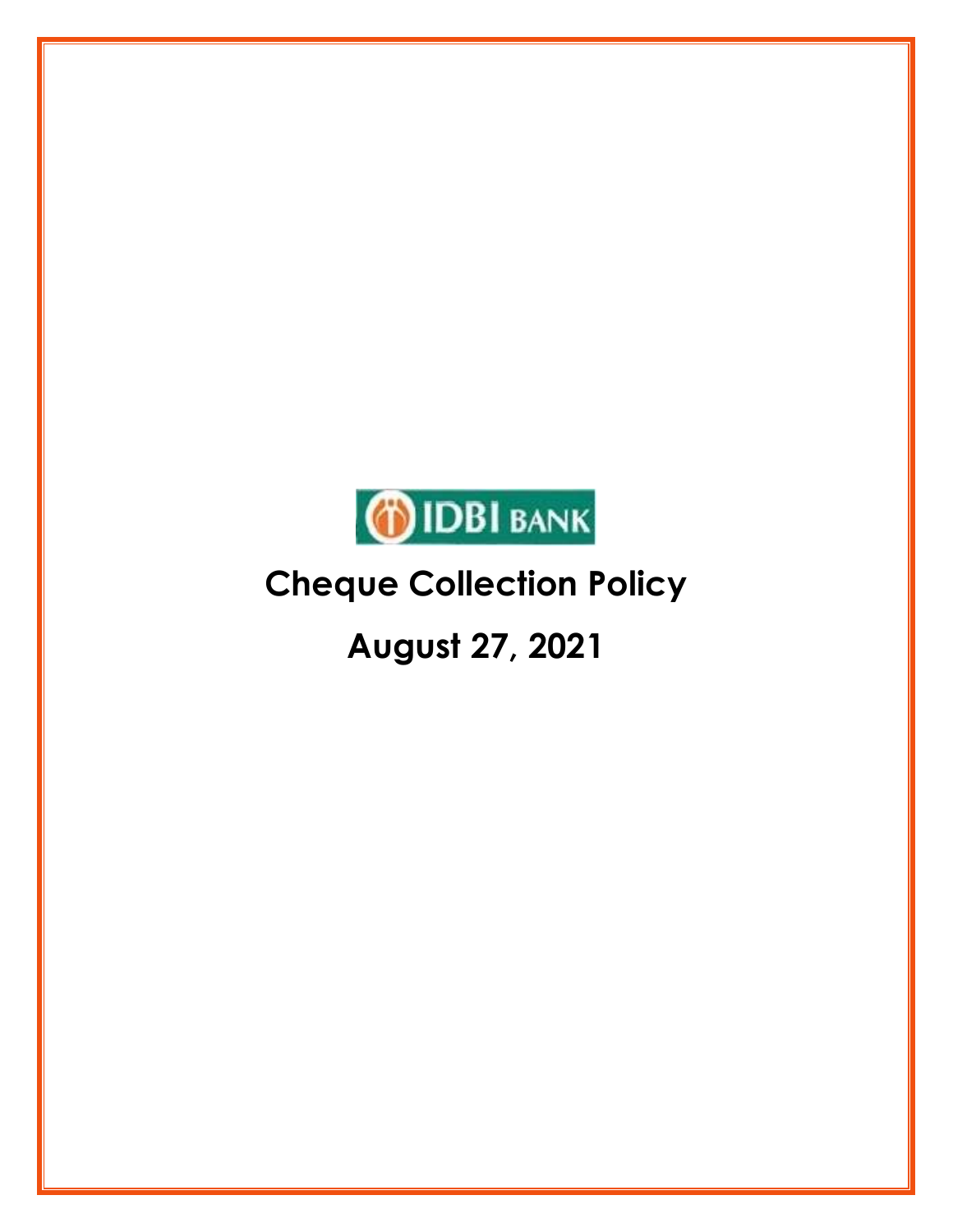

#### **CHEQUE COLLECTION POLICY**

#### **Background**

Reserve Bank of India, vide its circular DBOD.No. Leg. BC.55/09.07.005/2004-05 dated November 1, 2004, advised the Banks to formulate a comprehensive and transparent policy for cheque collection, covering all relevant aspects of collection process. It was further advised that the Cheque Collection Policy (CCP) should clearly provide for liability of the Bank by way of payments of interest when there is a delay in collection of cheques as against the standards set by the Banks themselves. Technological Developments such as Electronic Clearing Service, Speed Clearing, Cheque Truncation System, etc., have brought in speed and efficiency in the clearing process and therefore a comprehensive CCP needs to be made available for the benefit of the customer and also to appropriately sensitize the dealing officials of the Bank. The instructions are reiterated by RBI every year in its Master Circular on Customer Service.

This policy is a sequel to the said instructions.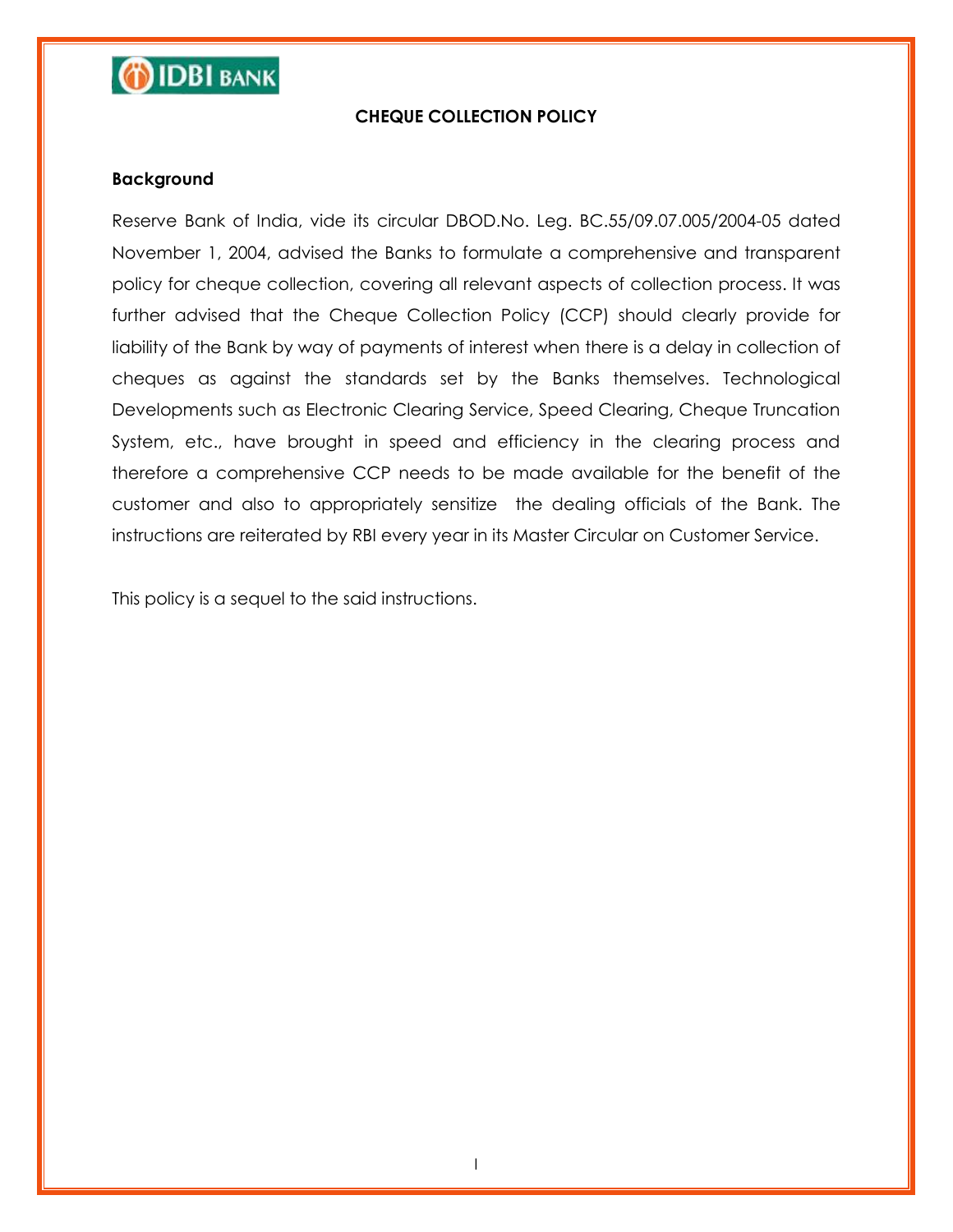

| Para<br><b>No</b> | <b>Particulars</b><br>Page                                                                      |                |  |
|-------------------|-------------------------------------------------------------------------------------------------|----------------|--|
| $\mathbf{1}$      | Introduction                                                                                    |                |  |
| $\overline{2}$    | Objectives of the Policy                                                                        |                |  |
| 3                 | Scope of the Policy                                                                             |                |  |
| $\overline{4}$    | Explanation of Various Terms used in Policy                                                     |                |  |
|                   | Customer<br>4.1                                                                                 |                |  |
|                   | 4.2<br>Outward Clearing-Local Clearing                                                          | 3              |  |
|                   | 4.3<br><b>Outward Clearing Returns</b>                                                          | 3              |  |
|                   | <b>MICR Clearing</b><br>4.4                                                                     | 3              |  |
|                   | 4.5<br>Cheque Truncation System (CTS)                                                           | 3              |  |
|                   | <b>NON MICR Clearing</b><br>4.6                                                                 | 4              |  |
|                   | 4.7<br>Express Cheque Clearing System(ECCS)                                                     | $\overline{4}$ |  |
|                   | <b>Speed Clearing</b><br>4.8                                                                    | 4              |  |
|                   | Inland Outstation Cheques for Collection (IOCC)<br>4.9                                          | 4              |  |
|                   | 4.10<br>Cheque Drop Box                                                                         | 5              |  |
|                   | 4.11<br>Cheque Deposit Kiosks (CDK)                                                             | 5              |  |
|                   | Clearing Branch<br>4.12                                                                         | $\overline{5}$ |  |
|                   | Cheque<br>4.13                                                                                  | $\overline{5}$ |  |
|                   | Nostro Account<br>4.14                                                                          | 5              |  |
| 5                 | Standardization and Enhancement of Security Features in Cheque Forms                            | 5              |  |
| 6                 | (CTS-2010 Standards)<br>Arrangement for Local Cheque Collection through Clearing                | 6              |  |
| $\overline{7}$    | Arrangement for Local Cheque Collection through Clearing in centres                             | $\overline{7}$ |  |
|                   | where clearing house is not available                                                           |                |  |
| 8                 | Arrangement for Local Cheque Collection through Speed Clearing                                  | 7              |  |
| 9                 | Arrangement for Inland Outstation Cheques for Collection(IOCC)                                  | $\overline{7}$ |  |
| 10                | Time Frame for Collection of Outstation Cheques /Instruments<br>8                               |                |  |
| 11                | Payment of Interest for delayed Collection of Local /Outstation Cheque<br>9                     |                |  |
| 12                | 10<br>Payment of Interest for delayed Collection of Cheques Payable outside<br>India            |                |  |
| 13                | Immediate Credit of Outstation Cheques                                                          | 10             |  |
| 14                | Purchase of Local and Outstation Cheques                                                        | 12             |  |
| 15                | Collection of Account Payee Cheque- Prohibition on Crediting Proceeds<br>to Third Party Account | 12             |  |
| 16                | Payable at Par (PAP) Cheques                                                                    | 13             |  |
| 17                | Arrangement for Foreign Cheque for Collection                                                   | 14             |  |
| 18                | Cheques/Instruments lost in transit/ in clearing process/ at paying bank's<br>16<br>branch      |                |  |
| 19                | Responsibility of the Bank<br>17                                                                |                |  |
| 20                | 19<br>Responsibility of the Customer                                                            |                |  |
| 21                | Force Majeure<br>20                                                                             |                |  |
| 22                | <b>Customer Grievances Redressal</b><br>21                                                      |                |  |
| 23                | Periodicity of review of the Policy                                                             | 21             |  |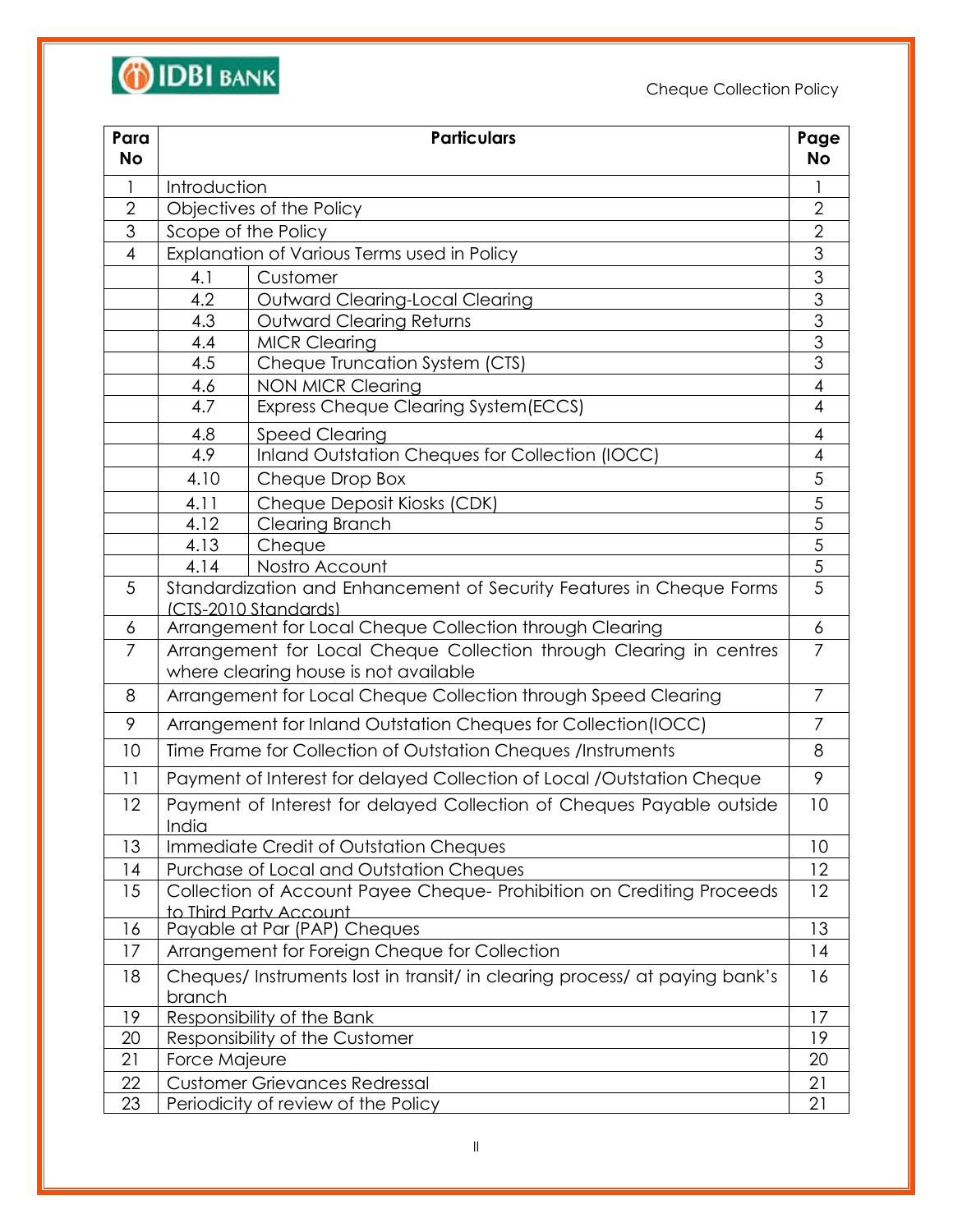

#### **Annexures**

| No.           | <b>Particulars</b>                                                                                                                              | Page |
|---------------|-------------------------------------------------------------------------------------------------------------------------------------------------|------|
|               | Request letter for Purchase / collection of Foreign Cheque / Draft                                                                              | 22   |
|               | Declaration -cum-Undertaking                                                                                                                    | 23   |
| $\parallel$   | Uniform Regulations and Rules for Bankers' Clearing House<br>(List of objections for return of Instruments and Image based Cheque<br>Clearing). | 24   |
| $\mathsf{IV}$ | As per RBI, Illustrative List of reasons for Outward Clearing Return, Not<br>Chargeable.                                                        | 26   |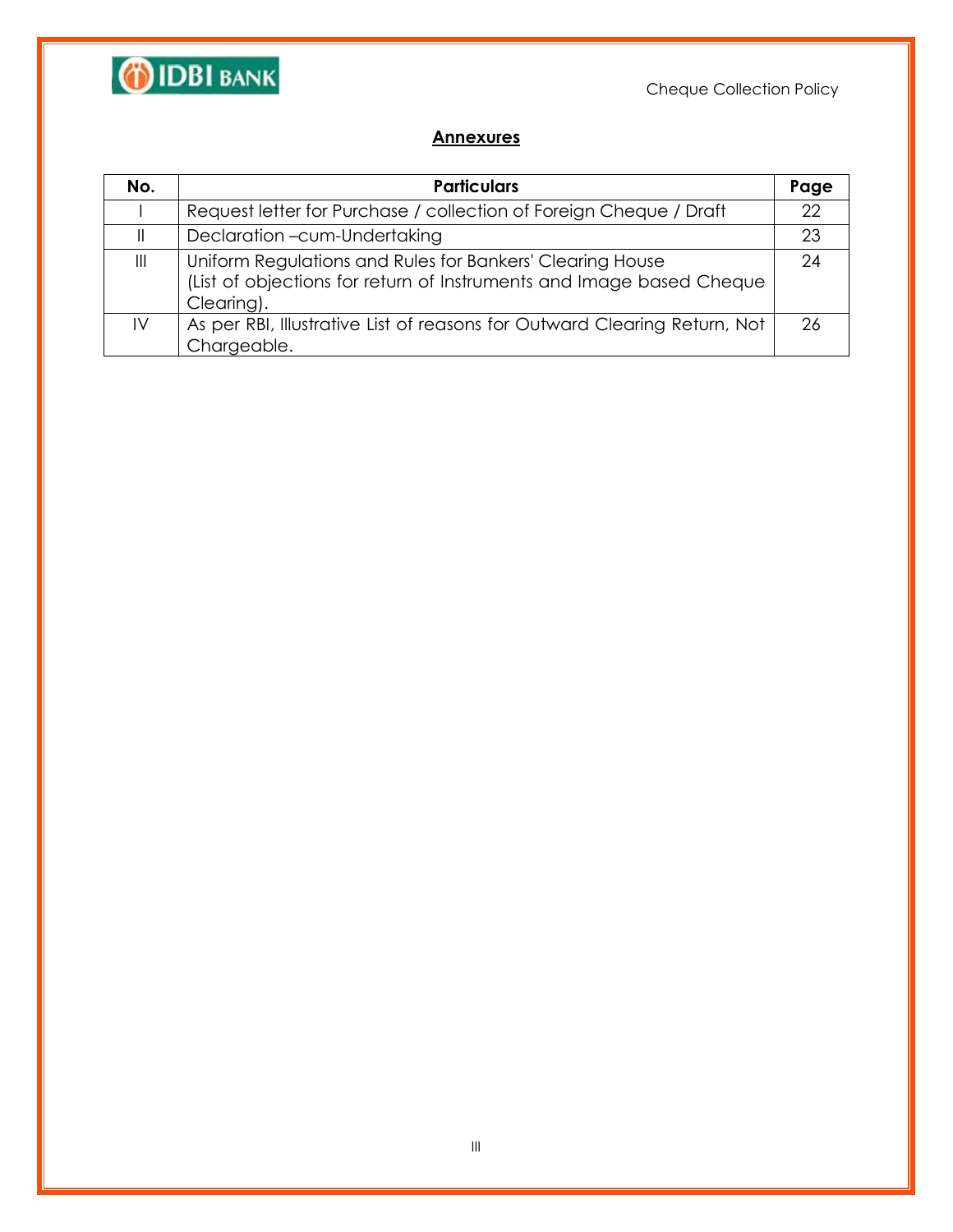

#### **1. Introduction**

1.1 IDBI Bank is one of the leading Banks in the country, which deploys state - of – the - art technology to provide world-class service to customers. The Vision Statement of the Bank is "To be the most preferred and trusted Bank enhancing value for all stakeholders".

1.2 As customers are the biggest stakeholders for the Bank, the Vision Statement truly reflects the commitment of the Bank to enhance value to the customers.

1.3 The Mission Statement of the Bank, inter alia incorporates the following:

- a. Delighting customers with excellent service and comprehensive suite of best-inclass financial solutions;
- b. Continuing to act in an ethical, transparent and responsible manner, becoming the role model for corporate governance;
- c. Deploying world class technology, systems and processes to improve business efficiency and exceed customer"s expectations;

1.4 Thus, the Bank acknowledges that the customer is the core constituent of the Bank and every action of the Bank should be aimed at Customer Delight.

1.5 The Bank understands that one of the important requirements for customer delight is to have ethical and transparent policy in all its dealings.

1.6 Collection of cheques, and other payment instruments like Demand Drafts, Pay Orders, Dividend Warrants, Interest Warrants etc., (Cheques) for customers is an important service provided by the Bank. Collection of cheques is governed by Negotiable Instruments Act, 1881 and 'The Payment and Settlement Systems Act, 2007'. Various modes of collection include Local collection, Outstation Collection, and Collection of Foreign Cheques.

1.7 Reserve Bank of India (RBI), has instructed all Banks to put in a Board approved policy on Cheque Collection.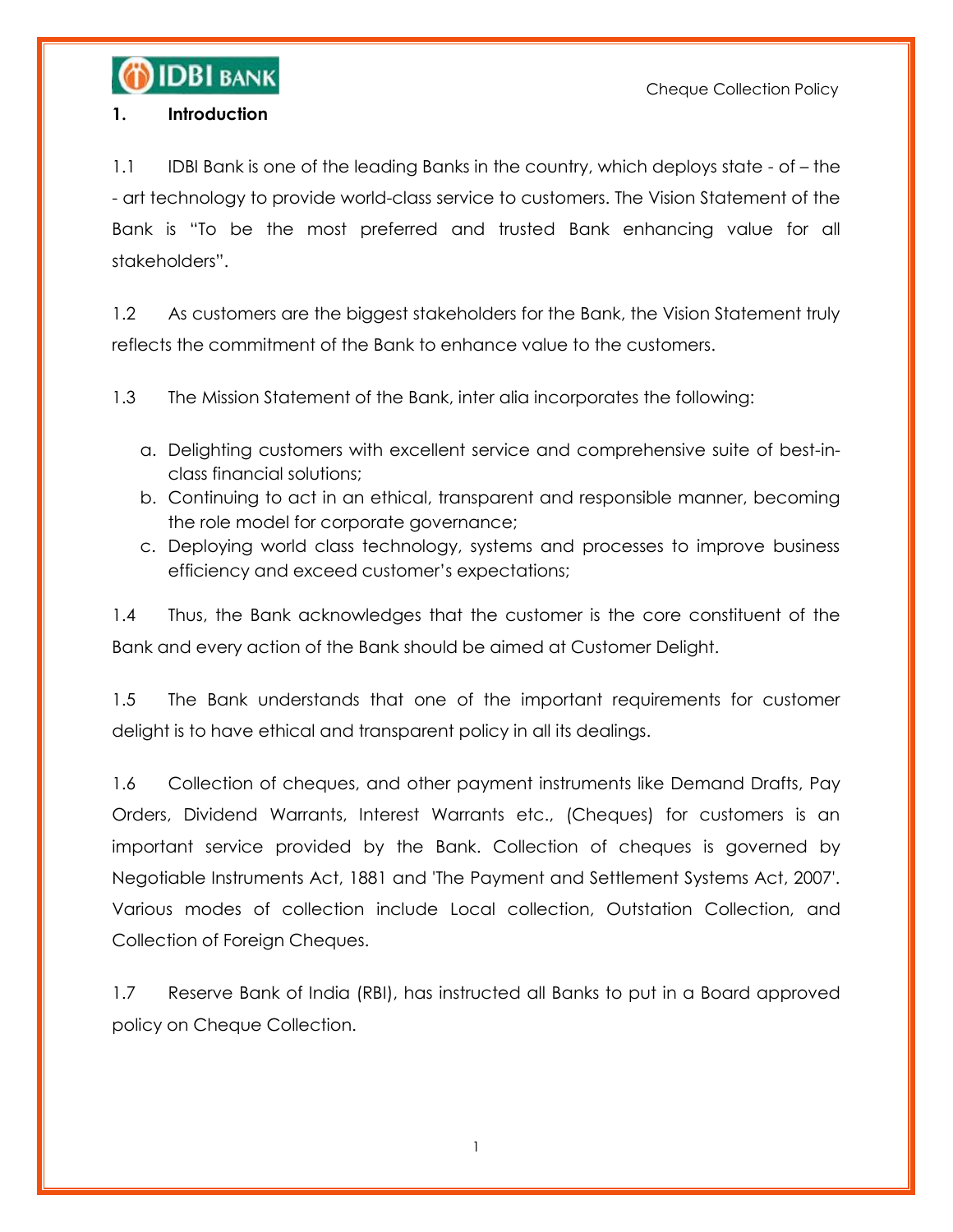# **OIDBI BANK**

1.8 Indian Bank"s Association has also provided an updated Model Policy for Collection of cheques / Instruments (last updated till July 2018), for adoption by Banks and framing Bank"s own policy.

1.9 Towards this end, the Bank has formulated a "Cheque Collection Policy (CCP)" that gives the rights and responsibilities of the Customer and Bank, in matters relating to cheque collection.

1.10 The Policy has been made to ensure that the dealing officials at all levels in the Bank are aware of the policy of the Bank in this regard, so that the interactions with the Customer is uniform across geography and all types of customers and is based on transparent standards/procedures.

### **2. Objectives of the Policy**

2.1 To lay down a Policy framework for abiding by RBI guidelines on "Cheque Collection" and our technological capabilities, systems and processes for adherence to such norms.

2.2 To enable the customer to know before, during and while terminating the relationship, his rights and responsibilities in matters relating to "Cheque Collection".

2.3 To reiterate existing system / put in place an appropriate system in a transparent manner so that the customer can take an informed decision in matters relating to cheque collection.

2.4 To reiterate Bank"s commitment for increased use of technology to provide quick collection services to its customers.

### **3. Scope of the Policy**

3.1 This policy is applicable across all branches / business segments of the Bank, and is to be read in conjunction with related operational guidelines issued from time to time.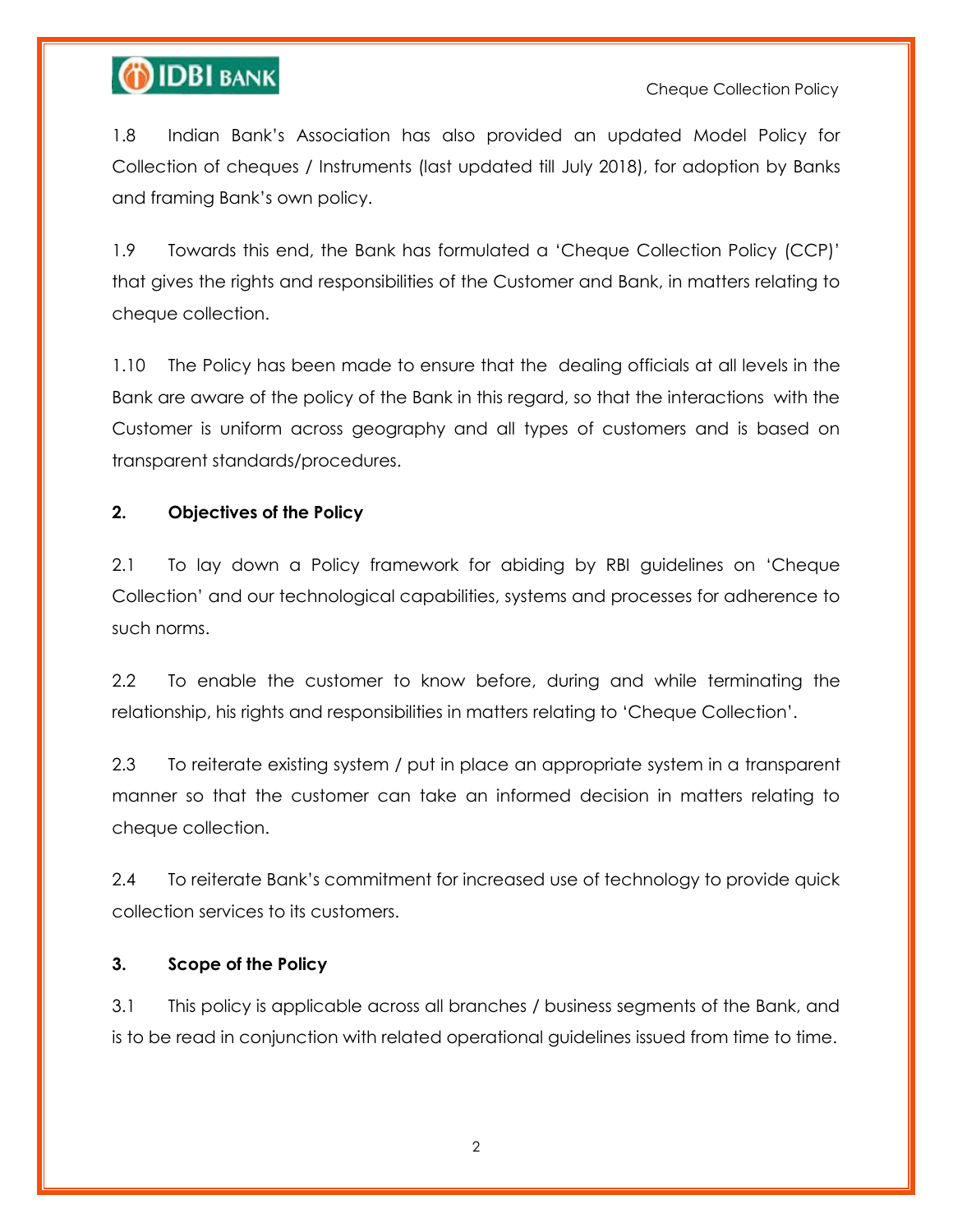

 Cheque Collection Policy 3.2 The contents of the policy shall always be read in tandem/auto-corrected with the changes/modifications that may be advised by RBI and / or by any regulator and / or by the Bank from time to time.

### **4. Explanation of various terms used in the Policy**

4.1 **Customer**: For the purpose of CCP, customer is defined as a person or entity that maintains an operative account (Savings, Current, Overdraft etc.) or loan/advance account with the Bank. A person who maintains only a Term Deposit Account with the Bank will be considered as a customer for the limited purpose of dealing with the Initial cheque tendered for opening the Term Deposit.

4.2 **Outward Clearing - Local Clearing:** Collection of cheques that are deposited by the customer of the Bank for realization from the drawee Banks, on behalf of the former. These cheques are drawn by the customer of other Banks and are presented by the Bank, to the Drawee Bank concerned through the Bankers' Clearing House. These cheques will be collected by the Bank, subject to the compliance of the rules and the guidelines issued by Reserve Bank of India (RBI) on Collection of Cheques. The Bank, while handling outward clearing cheques, acts as a Collecting Bank.

4.3 **Outward Clearing Returns**: Cheques received by the Bank for collection as mentioned in Para 4.2 above but dishonoured by the drawee Bank for various reasons.

4.4 **MICR Clearing**: This was a type of cheque clearing process which could handle large volumes using clearing support machines operating on Magnetic Ink Character Recognition (MICR) technology, at 66 major cities and towns across India. However, this mode of clearing has been fully discontinued after introduction of Cheque Truncation System (CTS).

4.5 **Cheque Truncation System (CTS)**: CTS is the facility devised for faster processing of cheques by doing away with the requirement of physical movement of the instruments to the drawee Bank. The system uses the technology of scanning the cheques and passing on the images of the cheques for clearing. The system is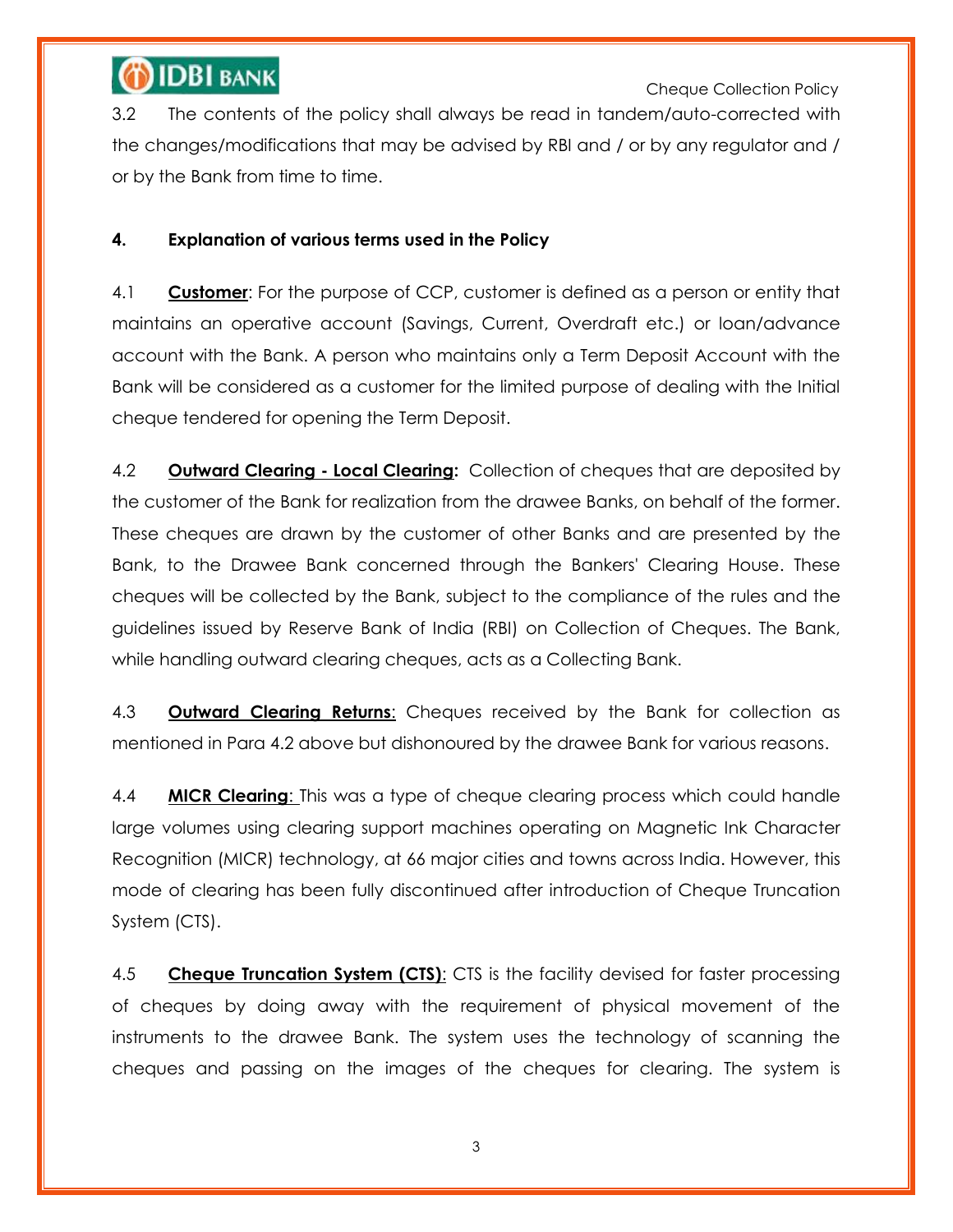Cheque Collection Policy

operational in the form of three "Clearing Grids" covering the entire country, with the nodal operational centres at Delhi, Mumbai and Chennai.

4.6 **Non MICR Clearing**: This is a type of cheque clearing process operational in centres that were not covered under MICR clearing. The clearing process is same as that of MICR with the difference that Non MICR system is a semi manual process with limited automation in accounting and settlement aspects, done through specially designed software viz., Magnetic Media Based Clearing System (MMBCS).

4.7 **Express Cheque Clearing System (ECCS)**: ECCS is a clearing system that is being implemented in non MICR Centers for handling "Speed Clearing" which enables banks to process all instruments, including those drawn at a place located beyond the geographical limit of the local clearing house through local clearing, if the drawee bank of such outstation instruments has a branch locally and if it is operating on Core Banking System (CBS). ECCS seeks to replace the traditional MMBCS based clearing in these centers.

4.8 **Speed Clearing**: Speed Clearing refers to collection of non-local cheques through local clearing. Speed Clearing reduces the time taken to realize an outstation cheque as there is no movement of physical cheque from Presenting Centre to Drawee Centre. For example a cheque payable at State Bank of India, Madurai, if it is deposited by a customer at Port Blair, can be sent in Port Blair Local Clearing itself, instead of sending cheques to Madurai. The pre-conditions required for Speed Clearing are (a) both the drawee and collecting Banks should have Core Banking System (CBS) for banking operations and (b) the drawee Bank should have a branch / clearing arrangement at the place where the collecting Bank is located.

4.9 **Inland Outstation Cheques for Collection (IOCC)**: Collection of Cheques drawn and payable at up-country centers in India (not covered by CTS, local & speed clearing) is referred to as "Inland Outstation Cheques for Collection". Processing of IOCC would mean sending the cheque to the drawee Bank location physically and getting the realization of funds by means of DD / NEFT / RTGS and crediting the proceeds to the customer"s (payee"s) account.

4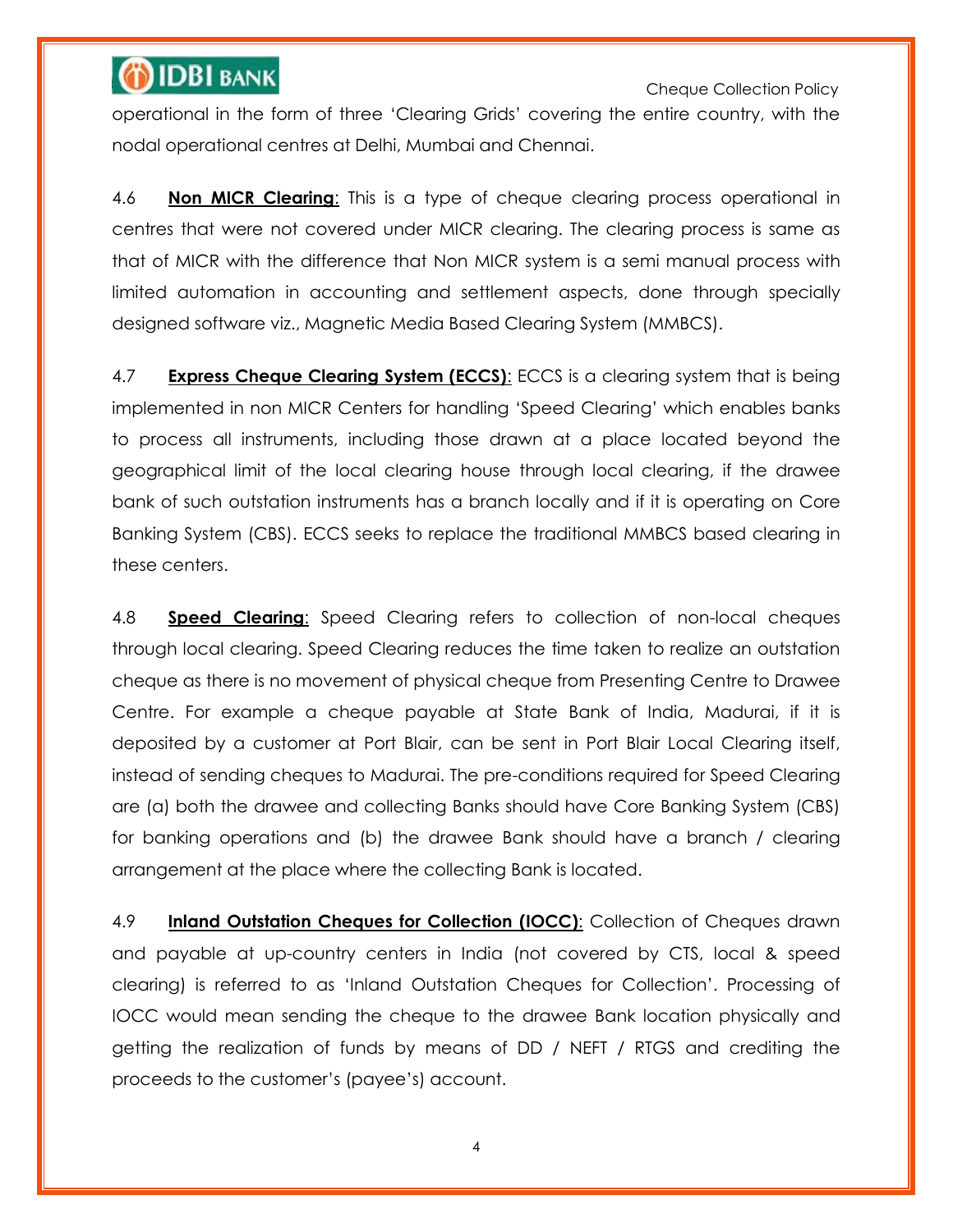

4.10 **Cheque Drop Box**: A facility provided to customers to deposit the cheques at the specified boxes provided by the Bank at premises of the Branch and Onsite and Offsite ATMs.

4.11 **Cheque Deposit Kiosks (CDK):** These are machines installed at e-Lounges, branches and/or other locations through which instruments, payable to any account holder of IDBI Bank can be deposited by any person, without using an ATM/Debit Card of the payee/account holder concerned. The CDK machines have facility for scanning instruments and generate images required for CTS clearing, thus reducing processing time required for collection.

4.12 **Clearing Branch**: In branches located in the area covered by CTS clearing, the clearing operations except scrutinizing and scanning of outward clearing instruments are conducted at Centralised Clearing Units (CCU) operating at the Grid Centre concerned. At centres where there are more than one Branch but not covered by CTS Clearing, the clearing operations are conducted by the main/designated branch which may function as a 'Clearing / Service Branch'. At the locations where only one branch of the Bank is present, clearing will be done by the sole branch.

4.13 **Cheque**: The term "Cheque" includes all payment instruments such as demand drafts, personal cheques, banker"s cheques, cashier"s cheques, traveler"s cheques, Interest/Dividend warrants etc., unless otherwise the situation warrants a specific reference.

4.14 **Nostro Account**: For the purpose of CCP, a "Nostro Account" is an account denominated in a foreign currency opened by IDBI Bank with the respective country of the currency.

### **5. Standardization and Enhancement of Security Features in Cheque Forms: CTS-2010 Standards:**

5.1 RBI has prescribed certain benchmark towards achieving standardization of cheque forms issued by various Banks across the country, which insists provision of some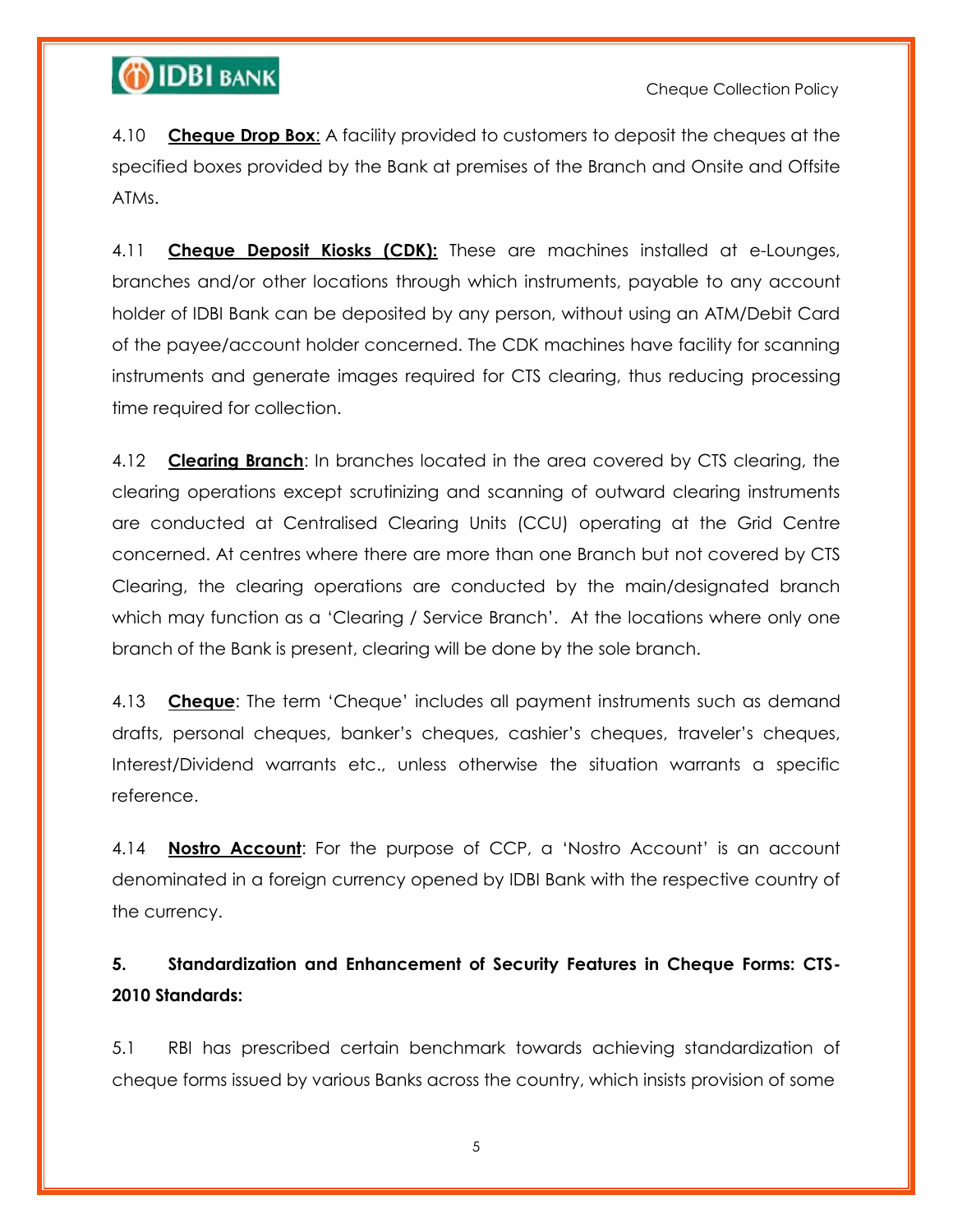# **OIDBI BANK**

#### Cheque Collection Policy

mandatory security features and also some desirable / additional features on the cheque forms. The prescription includes quality of paper, watermark, Bank"s logo in invisible ink, void pantograph, etc. and standardization of field placements on cheque forms. These security features would not only ensure uniformity across all cheque forms issued by the Banks in the country, but also help presenting Banks to ensure genuineness of the instruments while scrutinizing /recognizing cheques of drawee Banks in an imagebased processing scenario. The homogeneity in security features is expected to act as a deterrent against cheque frauds, while standardization of field placements on cheque forms also enables straight-through-processing by use of optical/image character recognition technology. The benchmark prescriptions are known as "CTS-2010 standard". As advised by the RBI, all Banks have adopted CTS- 2010 standard in cheque forms. Bank has adopted CTS-2010 standard in all cheques as per specification prescribed by the RBI since August 01, 2011.

5.2 CTS Grid Centres are now conducting clearing only for CTS compliant instruments. Non-CTS clearing session has been discontinued wef December 31, 2018. If Non-CTS cheques are deposited by customer, such cheques shall be collected as per the outstation cheque collection process.

#### **6. Arrangement for Local Cheque Collection through Clearing:**

6.1 All cheques payable locally would be presented through the clearing system prevailing at the center. Cheques deposited at branches, CDKs and in drop boxes within the specified cut-off time will be taken up for clearing on the same day. Cheques deposited after the cut-off time in branches, CDKs and drop boxes will be presented in the next clearing cycle. Such cheques, if presented in the branch, shall be acknowledged with the legend "too late for today"s clearing". As a policy, Bank would give shadow credit to the customer account on the respective "Clearing Settlement Dates" at that centre. Withdrawal of amounts so credited would be permitted after the settlement of outward clearing returns as specified by the clearing house of the location.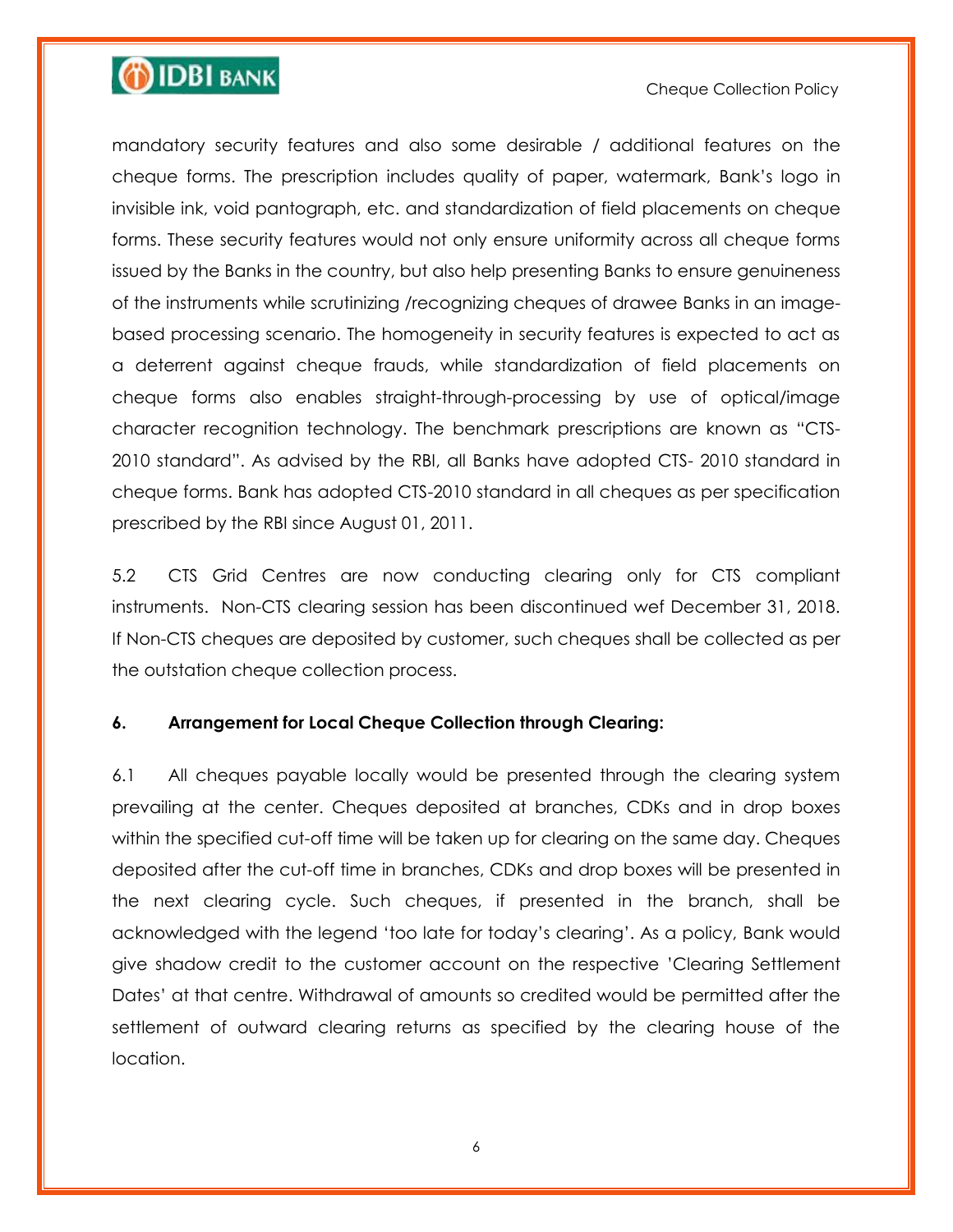

6.2 All the branches will display the cut-off time for receipt of cheques. The cut-off time for collection of cheque from CDK / drop boxes installed at off-site ATM will be displayed on the drop box / CDK.

### **7. Arrangement for Local Cheque Collection through Clearing in centres where clearing house is not available**

7.1 Branches situated at centres which are not members of any CTS Grid or where no clearing house exists, would present local cheques on drawee Banks across the counter and it would be the Bank"s endeavor to credit the proceeds at the earliest but not later than 3<sup>rd</sup> working day from the date of deposit by customer.

### **8. Arrangement for Local Cheque Collection through Speed Clearing**

8.1 Reserve Bank of India started a special clearing called "Speed Clearing" by leveraging the core-banking-solutions (CBS) implemented in banks. It basically refers to collection of outstation cheques drawn on outstation core-banking-enabled branches through local clearing. Under "Speed Clearing" system, cheques payable at any CBS branches of any banks of any centres is realized through local clearing and not through outstation collection. "Speed Clearing" is currently available in centers specified by RBI. Speed Clearing has now been enabled for all type of accounts except those relating to government cheques. These cheques shall also be taken up for local clearing based on the same lines as mentioned in paragraph 6.1 above. The bank may levy charges for instruments of value above Rs 1 lakh, collected through speed clearing, wherever applicable as per guidelines issued by RBI from time to time.

#### **9. Arrangement for Inland Outstation Cheques for Collection (IOCC)**

9.1 Outstation cheques would be sent in local clearing, if the Drawee Bank on which the outstation cheque is drawn, is listed under speed clearing center. Only those cheques that cannot be presented through speed clearing locally and are "payable on demand" and are drawn on a "Bank" as defined in Banking Regulation Act – 1949 and licensed by Reserve Bank of India, will be handled as IOCC.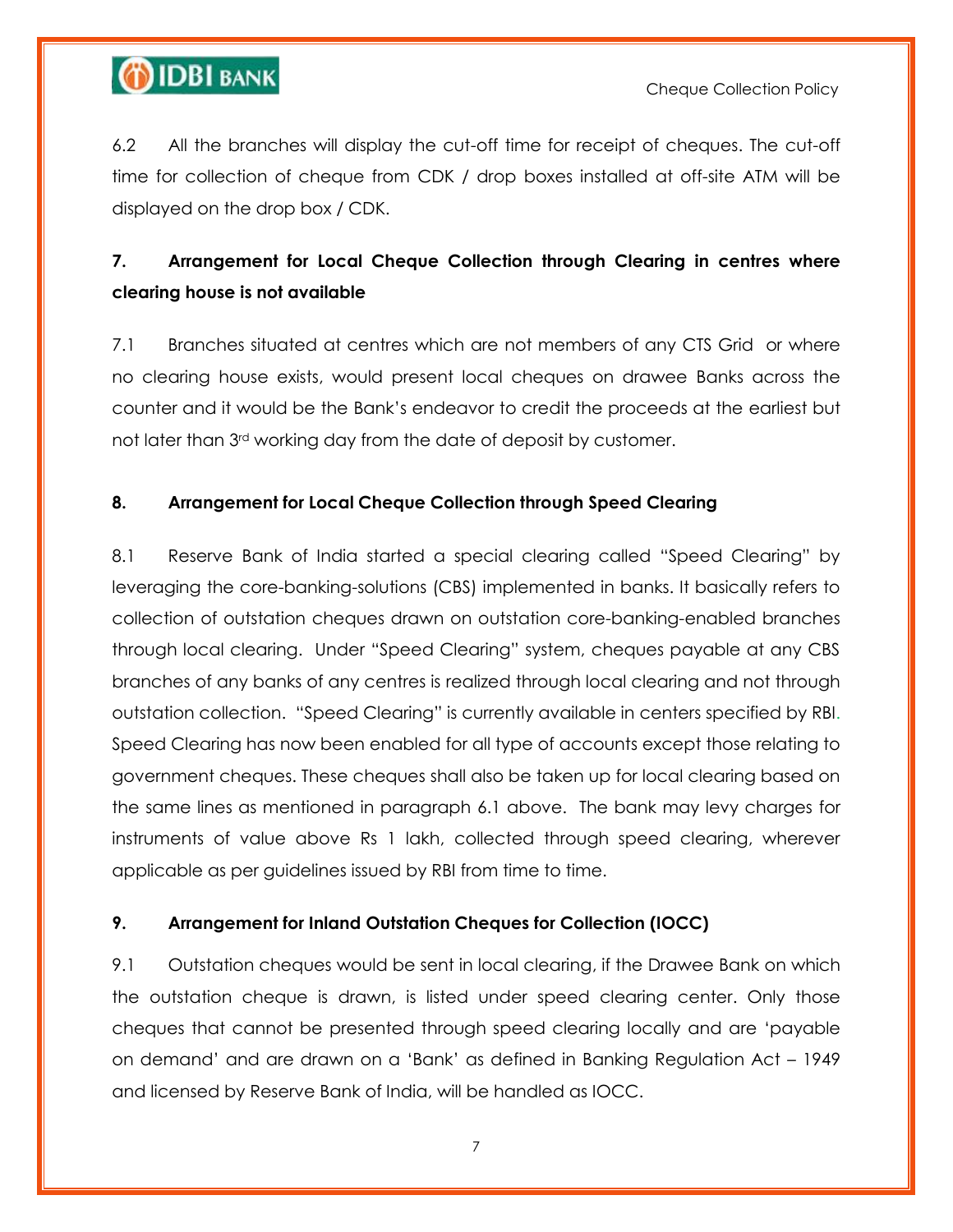



9.2 Outstation cheques drawn on centers where IDBI Bank has branches would be sent to IDBI Bank Branches only. As all branches of the Bank are connected through Core Banking Software (CBS), the Bank will provide next day credit to the customer (after clear credit indicating realization of the proceeds) in respect of outstation cheques drawn on location where Bank has a branch.

9.3 If a cheque is drawn on a centre where the Bank does not have any branch, the said cheque would be sent for collection directly to the Drawee Bank or to a Correspondent Bank.

9.4 Where proceeds are received by means of demand drafts from other collecting Bank, the same would be processed in local clearing / IOCC and the depositor"s account will be credited on realization of clear funds from the Drawee Bank.

9.5 On receipt of clear credit in the books of the Bank, the customer"s account would be credited and charges of agency Bank and IDBI Bank will be recovered from the account of customer.

9.6 If the IOCC Cheques are returned unpaid by the paying branch / Bank, the original cheque and the Return Memo would be returned to the customer after recovering charges levied by the Drawee / Correspondent Bank and those due to IDBI Bank.

#### **10. Time frame for Collection of Outstation cheques / Instruments**

10.1 For cheques and other instruments sent for collection to centers within the country the following time norms shall be applied:

(a)Cheques payable at CTS centres : Maximum period of 7 days.

(b)Non CTS centres: Maximum period of 10 days.

(c)Cheques drawn on foreign countries: Such instruments are accepted for collection on the "best of efforts" basis. The bank is committed to ensuring that instruments drawn in foreign currencies and payable outside India are collected in the quickest and most efficient manner. Towards this the Bank may enter into specific collection arrangements with its correspondent banks in those countries for speedy collection of such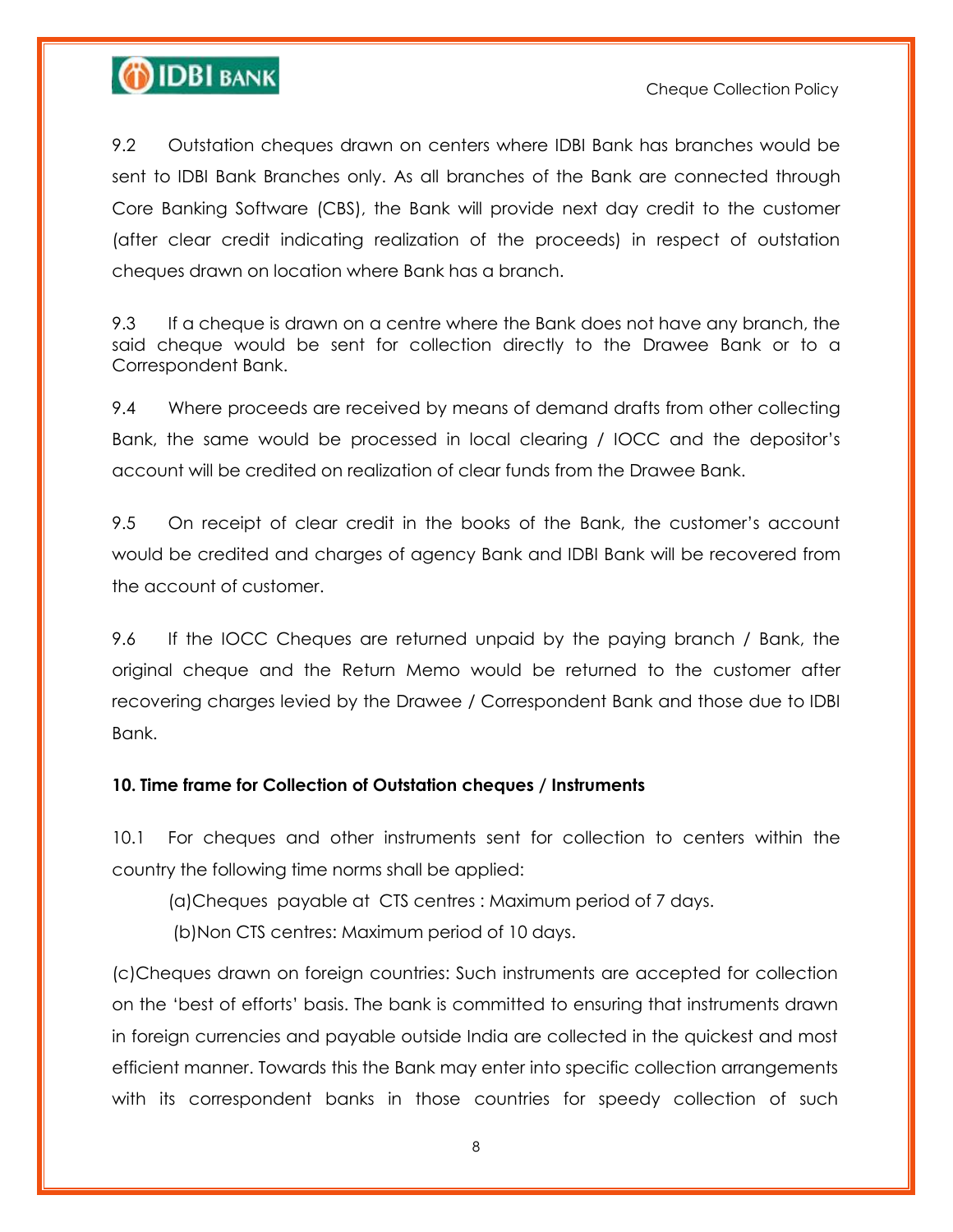Cheque Collection Policy

instrument(s). Bank would give credit to the party upon realization credit of proceeds into the bank"s NOSTRO Account with the correspondent bank after taking into account cooling periods as applicable to the countries concerned.

10.2 Country/location specific times norms wherever stipulated will be specified for foreign currency instruments and made known to the customers at the point in time of while accepting instruments for collection.

### **11. Payment of Interest for delayed Collection of Local / Outstation Cheques**

11.1 As a part of compensation policy of the Bank, the Bank shall pay interest on the value of cheque without waiting for any demand from the customer, if there is a delay in crediting funds to the depositor"s account beyond the time period mentioned above. There shall be no distinction between instruments drawn on the Bank"s own branches or on other banks for the purpose of payment of interest on delayed collection. Interest for delayed collection shall be paid at the following rates:

- (a) Saving Bank Rate for the period of delay beyond 3 working days in case of local cheques.
- (b) Savings Bank rate for the period of delay beyond 7 days in collection of outstation cheques payable at CTS Centres and 10 days in non CTS Centres.
- (c) Where the delay is beyond 14 days interest will be paid at the rate applicable to term deposit for the respective period.
- (d) In case of extraordinary delay, i.e. delays exceeding 90 days interest will be paid at the rate of 2% above the corresponding Term Deposit rate.
- (e) In the event the proceeds of cheque under collection was to be credited to an overdraft/loan account of the customer, interest will be paid at the rate applicable to the loan account. For extraordinary delays, interest will be paid at the rate of 2% above the rate applicable to the loan account.

11.2 As per the Bank"s Code for Commitment to Customers, 2018, monitored by BCSBI, Bank shall make payment of the said compensation to the customers, in case of delay in realization of outstation cheques, beyond the prescribed period, without any demand from the customer and through computer automated process. However, due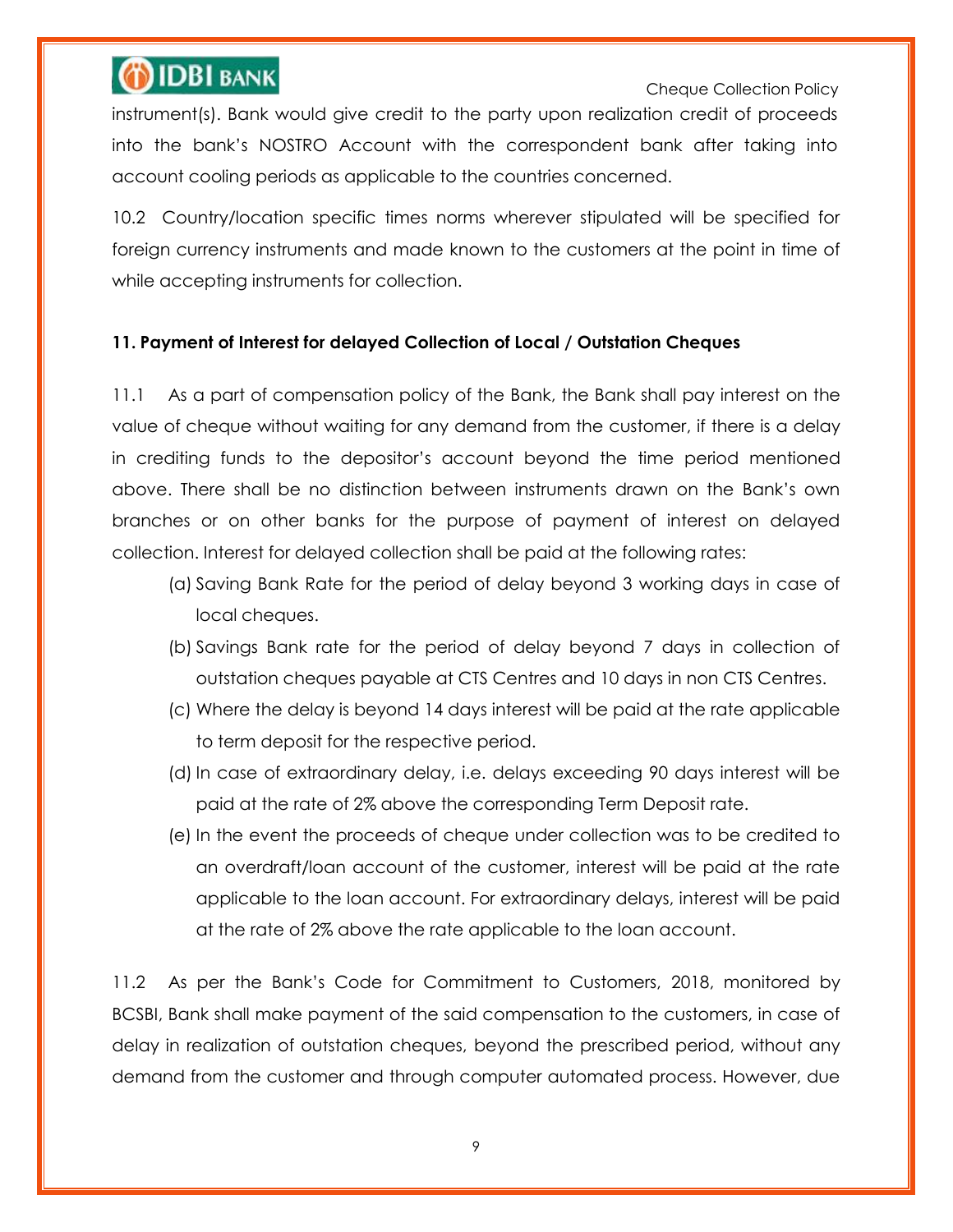

to system limitations, compensation / interest would be paid to CC / OD / Loan accounts for delayed realization through manual intervention.

#### **12. Payment of Interest for delayed Collection of Cheques Payable outside India**

12.1 Bank takes adequate care for prompt and expeditious despatch and realization of all clean instruments. In view of different clearing rules and legal provisions prevailing in different countries with regard to the collection of clean instruments, it is difficult to ascertain the exact due date of payment towards the FC denominated Cheques/Instruments sent for collection. However, in case of delay in applying the credit after sighting the funds in the Bank"s Nostro account or after the expiry of the cooling period as the case may be,the depositor will be paid interest @ 2% over the rate applicable to the Savings Bank deposit for the delayed period. If the Cheque/Instrument amount is kept as Foreign Currency Deposit in the same currency, the deposit will be value dated as the date of the Nostro credit.

12.2 In case of an adverse movement of exchange rate arising due to delay in applying the credit after sighting the funds in the Bank"s Nostro account or after the expiry of the cooling period as the case may be, Bank shall pay compensation of 25% of the difference between TTB rates as per Card Rates of the Bank ruling on those dates (i.e. on the due date of payment and the date of conversion.

#### **13. Immediate Credit of Outstation Cheques**

13.1 Immediate credit will be provided against outstation cheques for amounts up to INR 15,000/- tendered for collection at the specific request of the customer, subject to fulfillment of the following conditions:

a) The facility of immediate credit will be offered to all Individual Deposit Account holders without making a distinction about their account i.e. savings bank / current accounts etc.(Not available for the savings account of NRO, NRE and Minors). Cheques should be in favour of individual account holders.

b) The account should be in Indian Rupees.

c) The cheque/DD should be drawn on a scheduled commercial Bank, payable in India (exc+luding a co-operative Bank).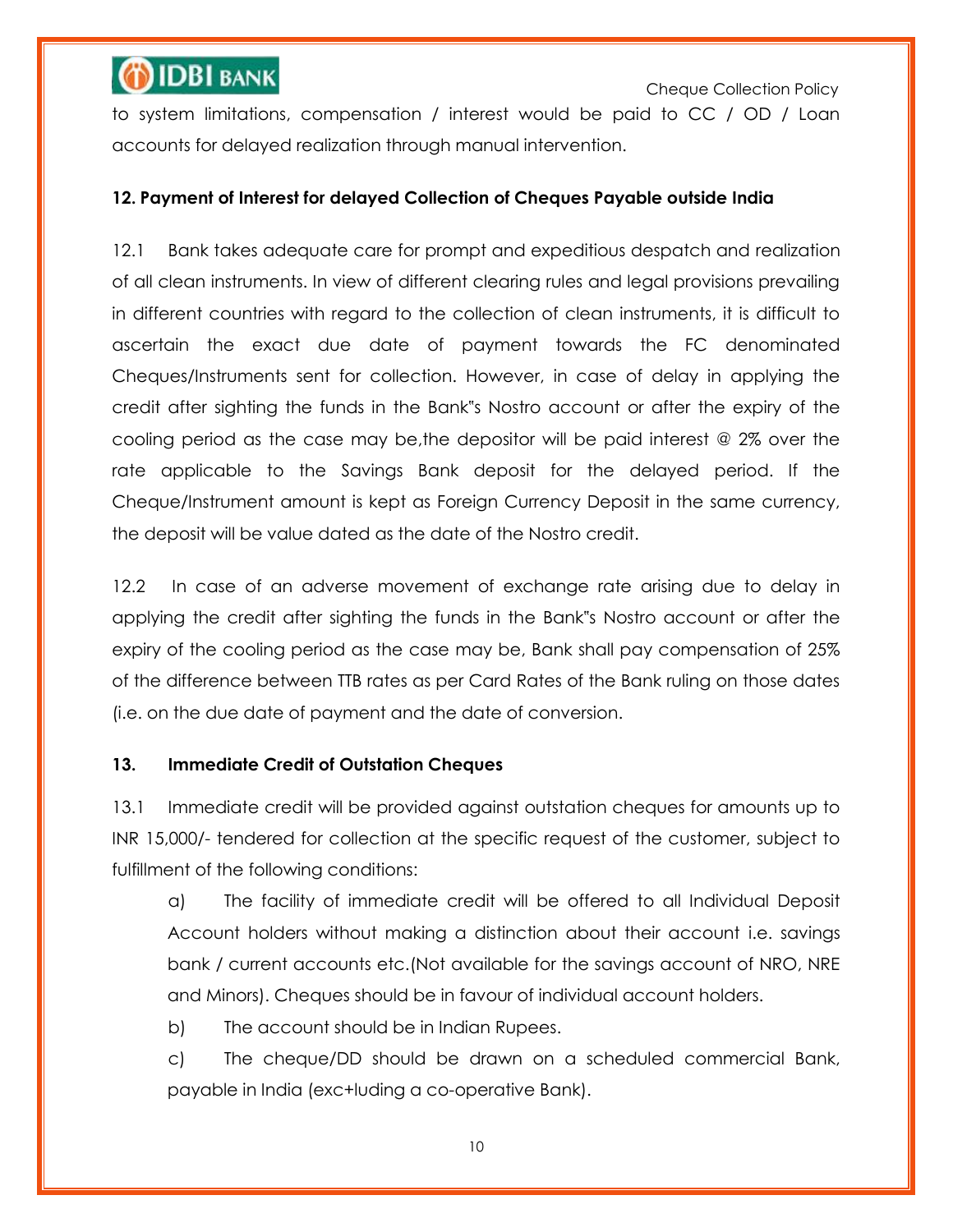## **OIDBI BANK**

Cheque Collection Policy

d) The facility shall be extended to a customer at his/her home branch only.

e) The account should have been opened more than one year back and account should have been conducted satisfactorily. There should not be any irregular dealings/ suspicious transactions in last 6 months and no adverse features attached to the account / account holders has been brought to the notice of the Bank.

f) Cheques should not be postdated/out of date/nearing out of date. The cheque must be deposited at least 7 working days prior from the date of expiry of the cheque.

g) There should not be any debit of penal charges for unsatisfactory conduct of the account, such as average balance charges, cheque/ECS return charges etc. The account should not be "inactive" or "dormant".

h) The amount of immediate credit, whether for a single or multiple cheques/DDs, shall not exceed Rs. 15,000/- in an eligible account, ensuring interalia that the liability on account of outstanding of cheques purchased does not exceed Rs. 15,000/- at any point in time.

i) No partial credit for a cheque would be allowed.

j) The cheque shall not be the customer"s own cheque from another account i.e. not a self-drawn cheque.

k) Immediate credit will be provided to customers only against deposition of physical cheques for collection.

l) The Bank should not have experienced any difficulty in recovery of any amount advanced in the past including cheques returned after giving immediate credit.

13.2 The Bank shall levy applicable collection charges and out of pocket expenses while providing immediate credit against outstation cheques tendered for collection.

13.3 If a cheque where immediate credit is given and against which withdrawal is permitted from a current / savings account, is returned unpaid, the amount withdrawn shall be treated as a temporary overdraft and the amount shall be recovered from the account-holder along with applicable interest for the period Bank remained out of funds and also cheque return charges. Interest will be charged from the date of credit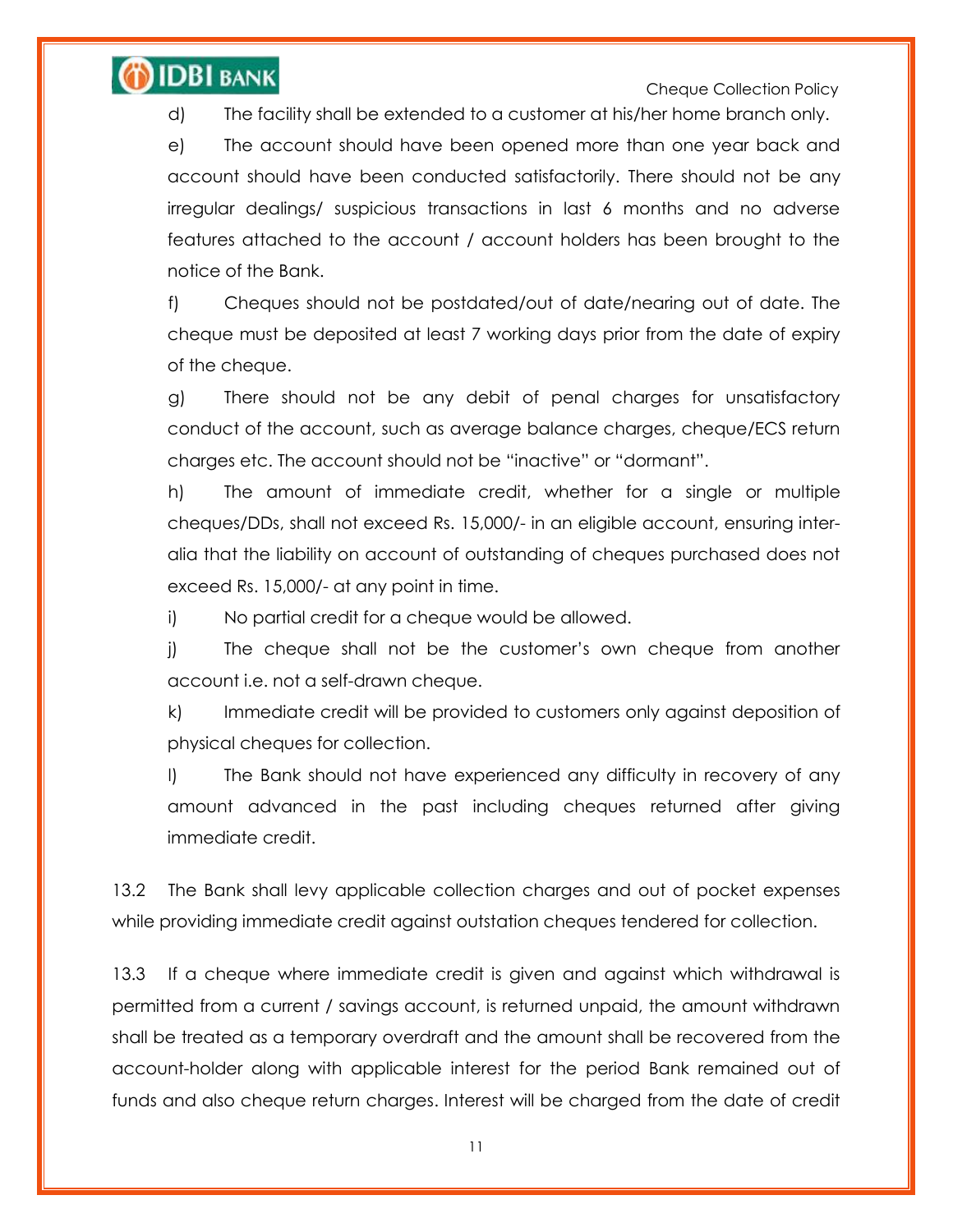Cheque Collection Policy

of proceeds of the cheque in the account till reimbursement/realization of the amount to/by the Bank.

13.4 Where the cheque is credited to a Savings Bank account, such credits will not be reckoned for interest purposes if the cheque is returned unpaid.

13.5 If proceeds are credited in an overdraft/loan account, interest would be recovered at applicable rate/clean overdraft rate, whichever is higher, on the amount of returned cheque / instrument.

13.6 The Bank does not offer instant credit facility for Foreign Currency denominated Cheques/Instruments.

### **14. Purchase of local/ outstation cheques**

14.1 Purchase of local/ outstation cheque will be done against cheques tendered for collection at the specific request of the customer, subject to fulfillment the conditions as specified under para 13.1 (a to g & i to j)

## **15. Collection of Account Payee Cheque- Prohibition on Crediting Proceeds to Third Party Account**

15.1 In consonance with the legal requirements and in particular the intent of the Negotiable Instrument Act, 1881 and in accordance with the Reserve Bank of India directives, Bank shall not collect cheques having account payee crossing, for any person other than the payee named therein.

15.2 Where the drawer/ payee instructs the Bank to credit the proceeds of collection to any account other than that of the payee, the instruction being contrary to the intended inherent character of the "account payee" cheque, Bank shall ask the drawer/ payee to have the cheque withdrawn. This instruction shall also apply with respect to the cheque drawn by a Bank payable to another Bank.

15.3 In order to facilitate collection of cheques from a payment system angle, account payee cheques deposited by the sub- member for credit to their customers"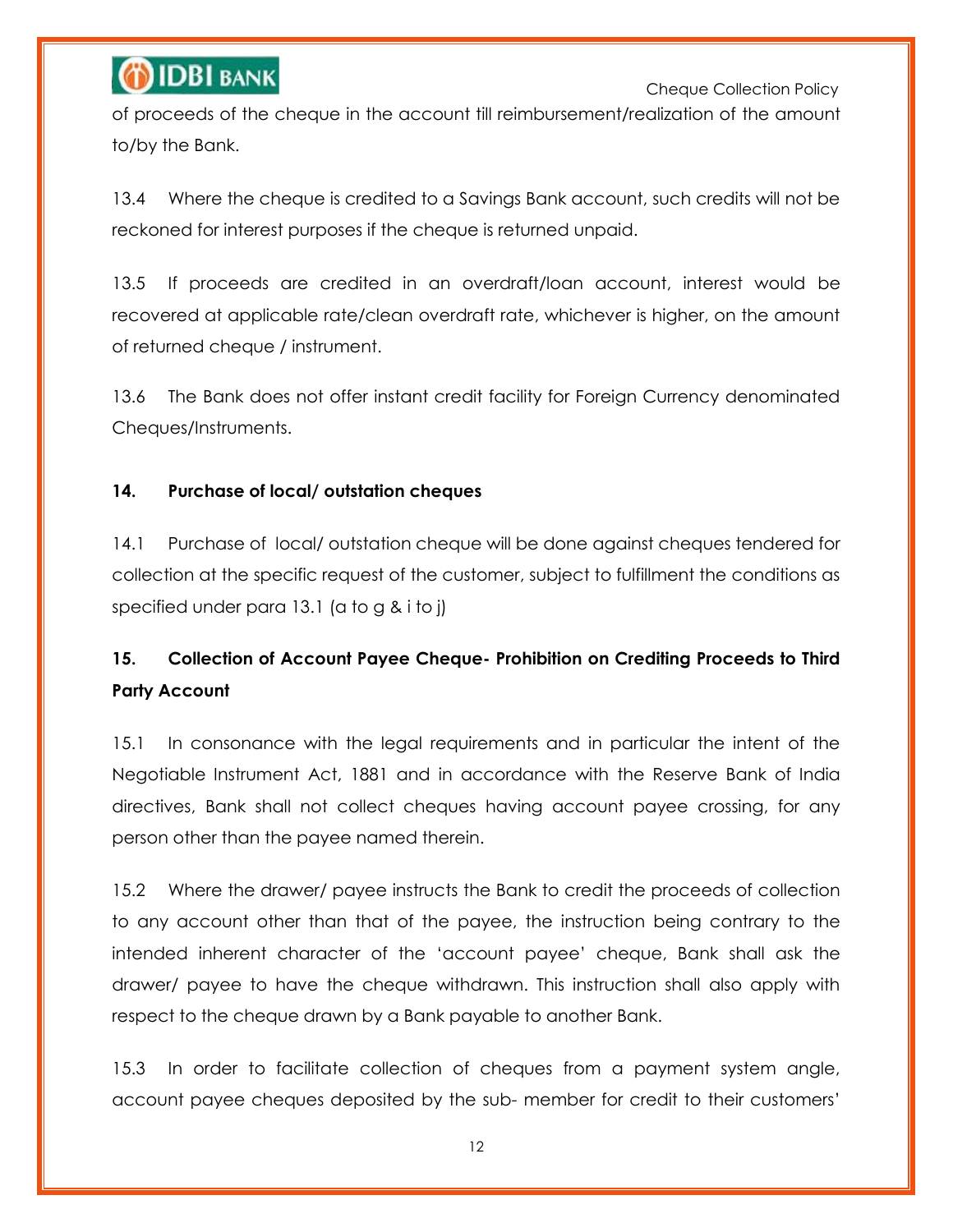Cheque Collection Policy

account and endorsed to IDBI Bank as an "Agent for collection" for and on behalf of that bank can be collected by the Bank as a member Bank of the clearing house. Under such arrangements, there should be clear undertaking to the effect that the proceeds of the account payee cheques will be credited to the payee"s account only, upon realization.

15.4 With a view to mitigate the difficulties faced by the members of co-operative credit societies in collection of account payee cheques, Bank shall consider collecting account payee cheques drawn for an amount not exceeding Rs. 50000/- to the account of their customers who are co-operative credit societies, if the payees of such cheques are the constituents/members of such co-operative credit societies. While collecting the cheques as aforesaid, Bank shall have a clear representation in writing given by the co-operative credit societies concerned that upon realization , the proceeds of the cheques shall be credited only to the account of the member of the co-operative credit society who is the payee named in the cheque. This shall, however, be subject to the fulfillment of the requirements of the provisions of Negotiable Instrument Act, 1881, including Section 131 thereof.

#### **16. Payable at Par (PAP) Cheques**

16.1 PAP cheques help the customer to use his cheque for payment across all the centres where the Bank has a branch. All customers who are eligible for cheque books are entitled for issuance of PAP cheque. However, as per the enhanced scope for "Speed Clearing", all types of instruments except those issued by government departments are treated as "payable at par" at all branches of the Drawee Bank.

16.2 Cheques drawn on Bank's own branches, at local or at outstation centres, irrespective of amount and market/business segment, except Govt. Cheques received across the counter or through Drop-Box should not be presented in clearing as per RBI/NPCI guidelines. These instruments shall be disposed of at branch only, subject to ceiling for non-home payment as decided by the Bank & advised to branches from time to time. The instruments will be paid by the receiving branches at their end by crediting directly to the payee's account, after verifying the genuineness of the instruments and observing all necessary precautions for payment of instruments.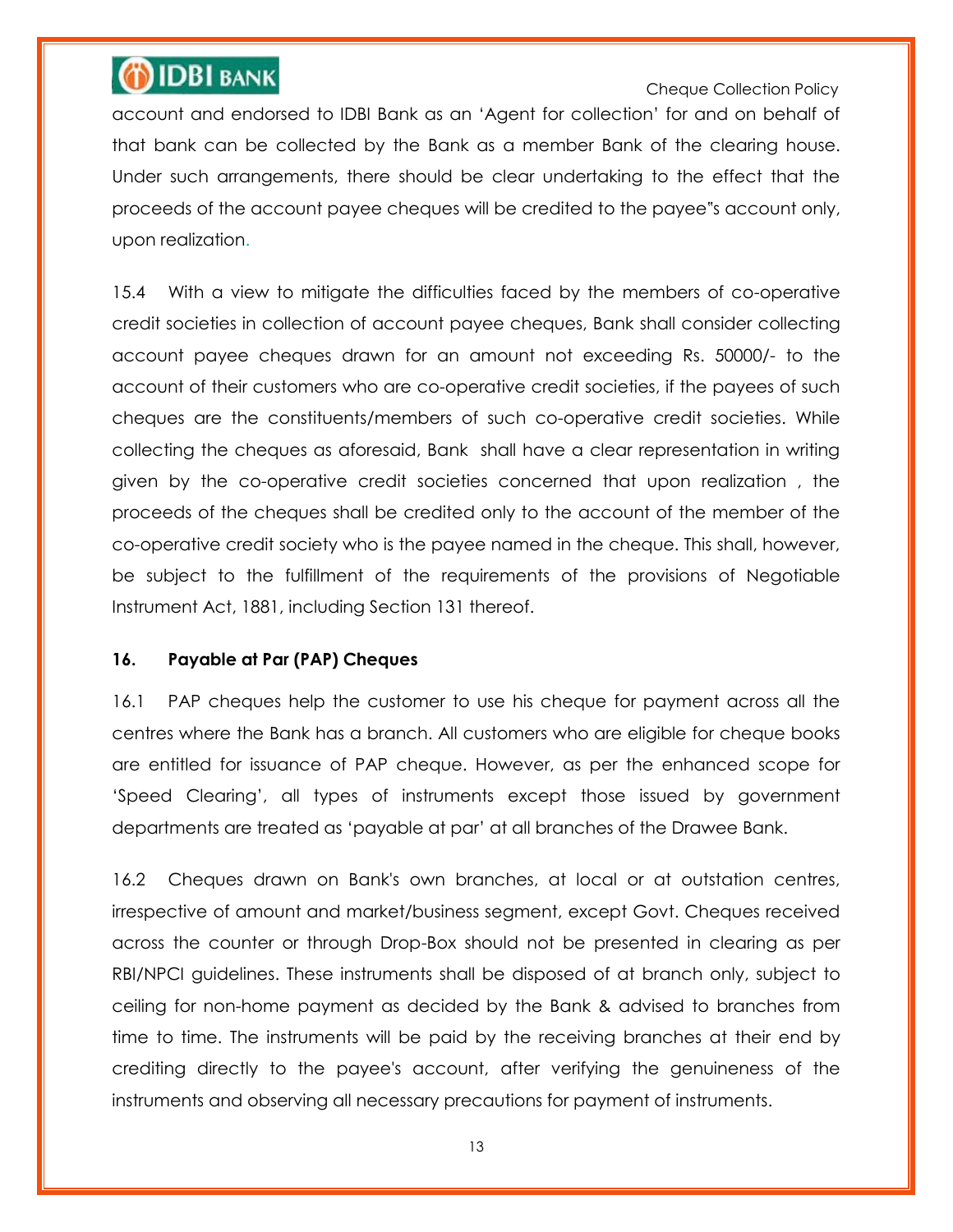

16.3 Cheques drawn on any branch of the our Bank, locally or outstation, will normally be paid on the same day/next day, depending upon the local situations, barring a few exceptional circumstances, for example – insufficient balance, non-availability of drawing power, uncleared balance, cheque number not matching with the cheque range in the system, same cheque number already paid, difference in signature, any lien stop/hold restrictions (statutory, regulatory or otherwise), marked on the account, limit exceeding in case of loan account. As per the recommendation of the Goiporia Committee, it needs to be ensured that all dishonored instruments are returned / dispatched to the customer promptly without delay, in any case within 24 hours.

#### **17. Arrangement for Foreign Cheque for Collection**

17.1 Cheques / Instruments denominated in currencies other than Indian Rupees such as US Dollar (USD), Euro (EUR), Pound Sterling (GBP), Japanese Yen (JPY), etc. are called foreign currency cheques / instruments. Foreign Currency instruments / cheques include demand drafts, personal cheques, banker"s cheques, cashier"s cheques, traveler"s cheques, etc. Since such cheques are not payable in India, they are therefore required to be sent to the country of the currency in which the cheque is drawn, for realization of proceeds.

17.2 Cheques denominated in Foreign Currency (including Foreign Postal Orders) drawn on/ payable in India would be handled as local cheques. In case proceeds are obtained in rupee, the Bank would not be responsible for the conversion rate applied and collection charges levied by Drawee / Collecting Banks. The applicable charge will be deducted from the proceeds as per schedule of facilities applicable for rupee cheques along with P&T/ Courier charges as per the prevailing rates.

#### 17.3. **Cheque Collection through Direct Collection Arrangement (DCA)**

a. Cheques/Instruments drawn in currencies in which Bank does not maintain any Nostro account or does not have collection arrangements with a Correspondent Bank will be handled through DCA. Under this, Cheques/Instruments are sent directly to the drawee Banks for collection. DCA facility for cheques collection is is done for any amount.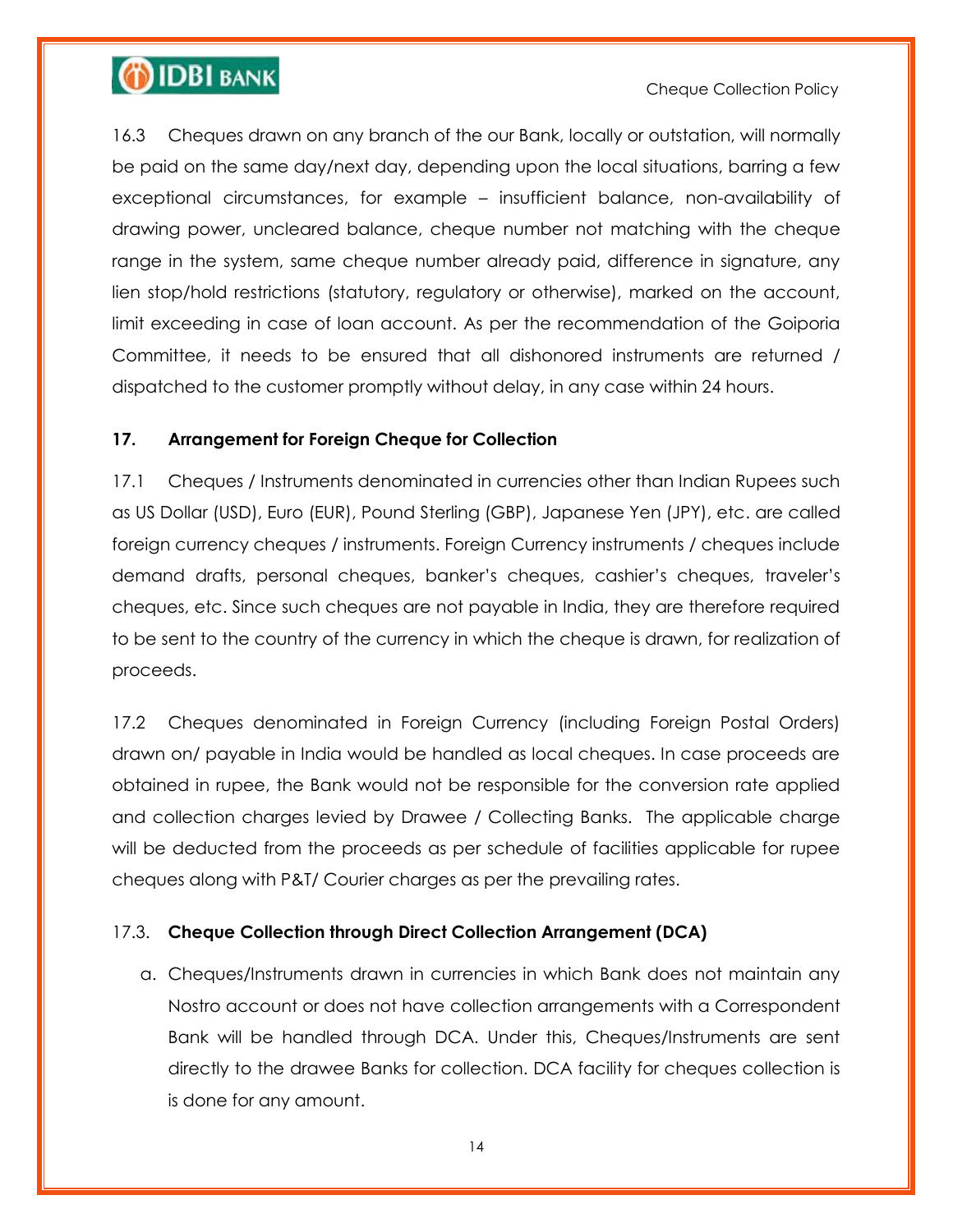

- b. The basic legal framework for determining rights, responsibilities and liabilities of the parties in connection with collection of USD denominated cheques drawn on US Banks are governed by the legal framework as laid down under the US Federal and State laws like Uniform Commercial Code (UCC) etc. However, in the event of return of counterfeit cheque handled through this process, the Drawee Bank in the US has the right to recover the proceeds from presenting Banks within the period stipulated under US Clearing House guidelines.
- c. In addition to the charges, if any, of the Drawee Bank and/or Correspondent Bank, the Bank will collect its Service Charges as prescribed in the "Schedule of Charges" of the Bank and any other miscellaneous / out of pocket charges (such as postage and courier charges etc.).
- d. The Bank reserves the right to recover the amount of the Cheque/Instrument already credited to the customer"s account with all costs and charges, if the Cheque/Instrument that was sent for collection/realization is subsequently dishonored for any reasons as per the prevailing laws of the country on whose currency the Cheque/Instrument is drawn.

17.4 The Bank is not obliged to call back cheques/instruments which are confiscated or retained by the Correspondent Bank/Paying Bank or return the same to the customer. All charges of Correspondent Bank in such instances also will be recovered from the customers on the basis of non-payment advice received from the Correspondent Bank or the paying Bank.

17.5 Cheques drawn on foreign countries (where IDBI does not have a Branch) are accepted for collection on "best effort" basis. Bank may enter into specific collection arrangement with its Correspondent Banks for speedy collection of such cheques. The timelines for collection of Cheques/Instruments sent under DCA is on immediate credit to the customer"s account after sighting the funds in Nostro account. This time norm shall be applicable irrespective of whether Cheques/Instruments are drawn on the Bank"s own branches or branches of other Banks.

17.6 The Bank may permit selective withdrawal of funds before the expiry of the cooling period depending on the customer"s credit worthiness, relationship with the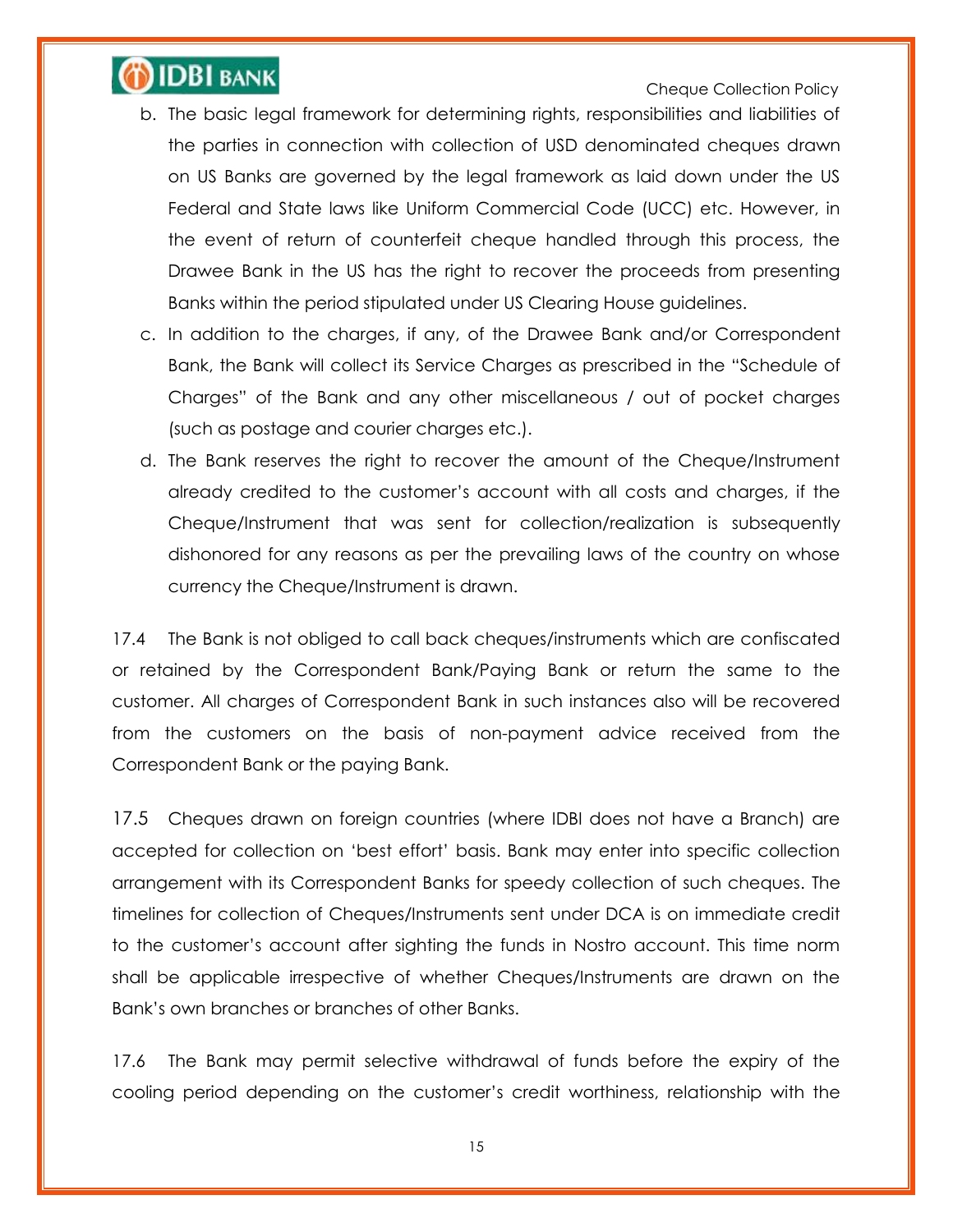Cheque Collection Policy

Bank, KYC compliance, indemnity undertaking, etc. as per the delegation of power (DOP) for waiver of cooling period by the designated authority.

17.7 Bank takes adequate care for prompt and expeditious despatch and realization of all clean cheques. In view of different clearing rules and legal provisions prevailing in different countries with regard to the collection of clean cheques, it is difficult to ascertain the exact due date of payment towards the Foreign Currency denominated Cheques / Instruments sent for collection. However, in case of delay in applying the credit after sighting the funds in the Bank"s Nostro account or after the expiry of the cooling period as the case may be, the depositor will be paid interest @ 2% over the rate applicable to the Savings Bank deposit for the delayed period.

17.8 If the Cheque/Instrument amount is kept as Foreign Currency Deposit in the same currency, the deposit will be value dated as the date of the Nostro credit.

17.9 Bank may encourage customer to use electronic means of remittances like SWIFT the same being safest mode of remittance and avoid physical foreign cheque acceptance. Format for Request letter for Purchase / collection of Foreign Cheque / Draft and Declaration –cum-Undertaking is given at **Annexure I** and **Annexure II**.

#### **18. Cheques/ Instruments lost in transit/ in clearing process/ at paying Bank's branch**

18.1 In the event of a cheque or an instrument accepted for collection is lost in transit or in the clearing process or at the paying Bank"s branch, the Bank shall immediately on coming to know about the loss, bring the same to the notice of the account holder so that the account holder can inform the drawer to record stop payment, obtain duplicate cheque in lieu of the lost cheque and also take care that cheques, if any, issued by him/her are not dishonored due to non-credit of the amount of the lost cheques/instruments.

18.2 If the outstation cheque sent for collection (IOCC) is not received by the paying Bank / branch, and after making proper enquiries with post / Courier Company, the Bank is reasonably satisfied that the cheque is irretrievably lost, the Drawee Bank / branch will be advised about the fact and requested to exercise caution. Bank shall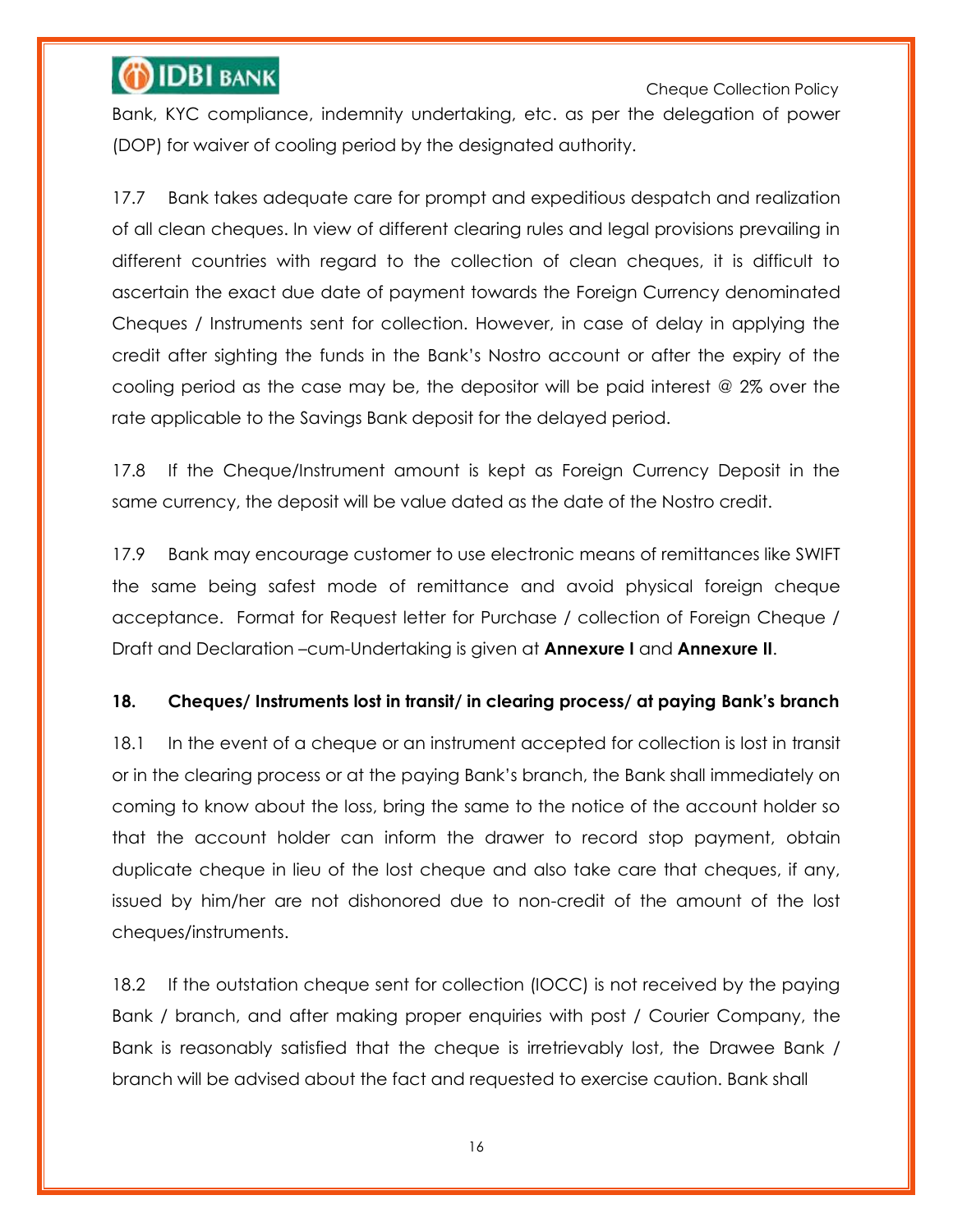

also bring the same to the notice of the account holder so that the account holder can inform the drawer to record stop payment and obtain duplicate cheque in lieu of the lost cheque.

18.3 The Bank shall provide all assistance to the customer to obtain a duplicate cheque from the drawer of the cheque, if required.

18.4 Cheques which are deposited with wrong account number mentioned on the Pay-in slip, Bank will return such cheques to the customers on the address mentioned within 2 working days. However in cases with incomplete address, incomplete phone number, no phone number mentioned on the Pay-in slip, the bank will be responsible to keep these instruments for a maximum period of 3 months.

18.5 Cheques received back unpaid will be returned by registered post/ reputed courier etc. to the customer within 24 hours on the address recorded in Bank"s database. However, these will be kept in the Bank for returning to the customer over the counter if he/she makes a request for the same. If not collected by the customer within 2 working days bank, will send them back at the recorded address by post or courier.

18.6 In case an international cheque is lost, the Bank shall also advise the correspondent/ drawee Bank all particulars of lost cheques/ instruments for exercising caution. The Bank shall arrange to get payment of the international cheque based on the photocopy/ scanned image of the cheque wherever the practice is prevalent.

18.7 Bank shall compensate the account holder in respect of cheques lost in transit as per the Compensation Policy of the Bank.

#### **19. Responsibility of the Bank**

19.1 Whenever the Customer deposits the cheque at the counters of the branch, Bank shall give an acknowledgement on counterfoil by affixing appropriate stamp with legend "Received for Clearing / Collection" indicating date of receipt and authentication by the receiving staff.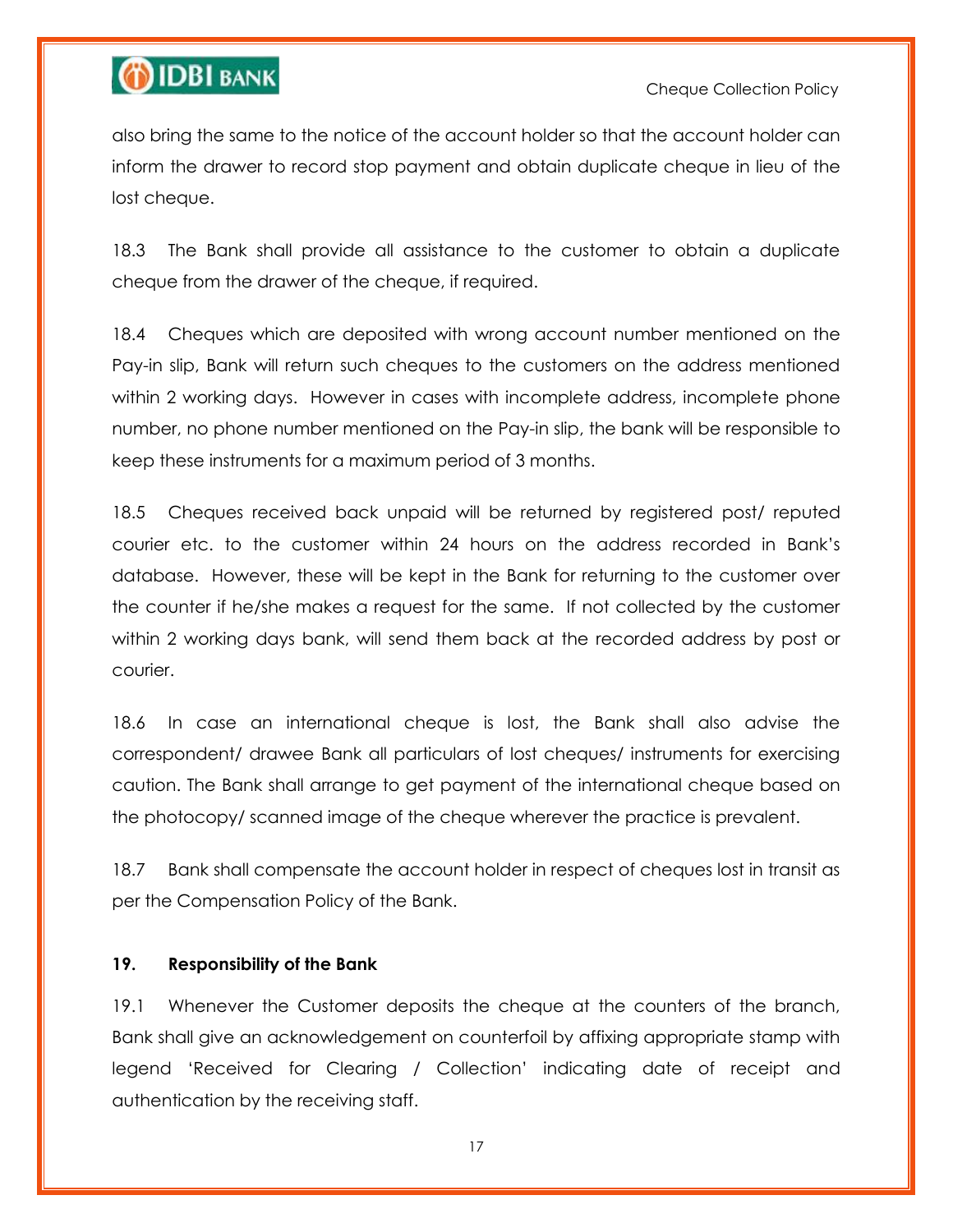# **OIDBI BANK**

#### Cheque Collection Policy

19.2 The Bank will take all steps to send outward cheques in the immediate next clearing / collection (subject to conditions mentioned as above) through the process which enables quick realization of funds in the most cost-effective manner.

19.3 In case of outward cheque return, an advice will be prepared by the Bank wherein the reason for return of the cheque will be indicated. The advice along with the dishonored cheque will be sent to the customer by registered post/local delivery / across counter. The Bank shall return/ dispatch the dishonored cheques to the customer at his / her last recorded address available with the branch.

19.4 Since all branches are networked in CBS platform, cheques drawn on Bank"s own branches at outstation centers will be collected locally as a transfer cheque. If a cheque presented to the Bank for settlement of transaction by way of transfer between two accounts within Bank is returned, the same shall be returned to the payee within one working day by observing the above process.

19.5 For the purpose of adducing evidence to prove the fact of dishonor of cheque on behalf of a complainant (i.e. payee/holder of a dishonored cheque) in any proceeding relating to dishonored cheque before a court, consumer forum or any other competent authority, Bank shall extend full co-operation and shall furnish them documentary proof of the fact of dishonor of cheques.

19.6 As per the extant RBI directives, Banks shall not levy any outward cheque return charge to the customer, if such cheque is returned for no fault of the customer. The list of objections for return of Instruments and Image based Cheque Clearing, as detailed in Uniform Regulations and Rules for Bankers' Clearing House, has been placed as **Annexure-III** of this policy. Cheque return charges shall, however, be levied only in cases where the customer is at fault and is responsible for such returns. RBI has provided an illustrative list of reasons for return placed at **Annexure IV** of this policy (circular 2012- 13 / 493 DPSS.CO.CHD.No.2030/03.06.01/2012-2013 dated May 07, 2013), where the customers are not at fault and should not be charged.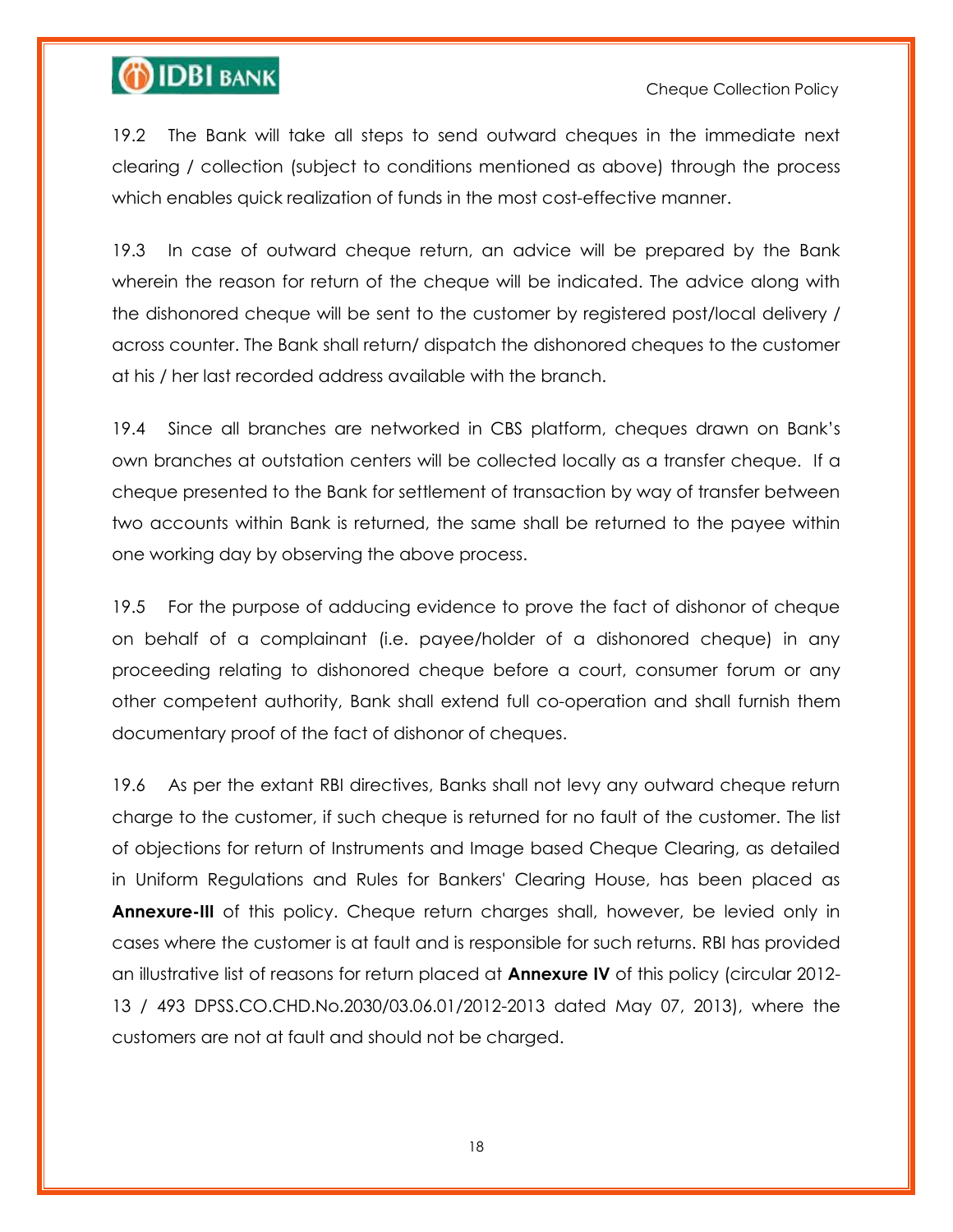Cheque Collection Policy

19.7 Cheques that need to be presented again without any reference to the payee, shall be presented again in the immediate next clearing cycle, with due notification to the customers of such action through SMS alert, email etc.

### **20. Responsibility of the Customer**

20.1 Cheque tendered for collection (across the counter or deposited in cheque drop box) should be accompanied by a Deposit Slip (Pay-in-slip) duly filled-in and signed by the customer or his/her representative. Separate Deposit Slips are required to be filled in for local and outstation (separate for each centre) Cheques. Customer / his / her representative should write the Payee"s Account Number (to which the amount is to be credited) and contact phone number on the reverse of the instrument for easy contact in case there is a need for the same.

20.2 The Deposit Slip and counterfoil should be legible. All the columns in the cheque and deposit slip should be completed in full. Cheques / Deposit slips not fulfilling these criteria cannot be taken up for clearing at the sole risk and responsibility of the customer.

20.3 Customer shall ensure that cheque is not mutilated and does not give any indication of alteration / forgery.

20.4 Any over-writing / alteration in Cheque should be avoided. Instruments containing alterations/over-writings without authentication under full signatures of the drawer are invalid and will not be processed. In case of CTS Centres, overwriting / alteration in cheques other than in "date of issue" are not allowed.

20.5 The cheque should not bear crossing or clearing stamps of other Banks, which are not cancelled.

20.6 The Bank may at its discretion, enquire about large value cheques tendered for collection / payment and may seek a declaration/proof regarding the transaction / source of funds, from the customer. The Customer has to provide such details to the Bank, along with proof, if any, on demand.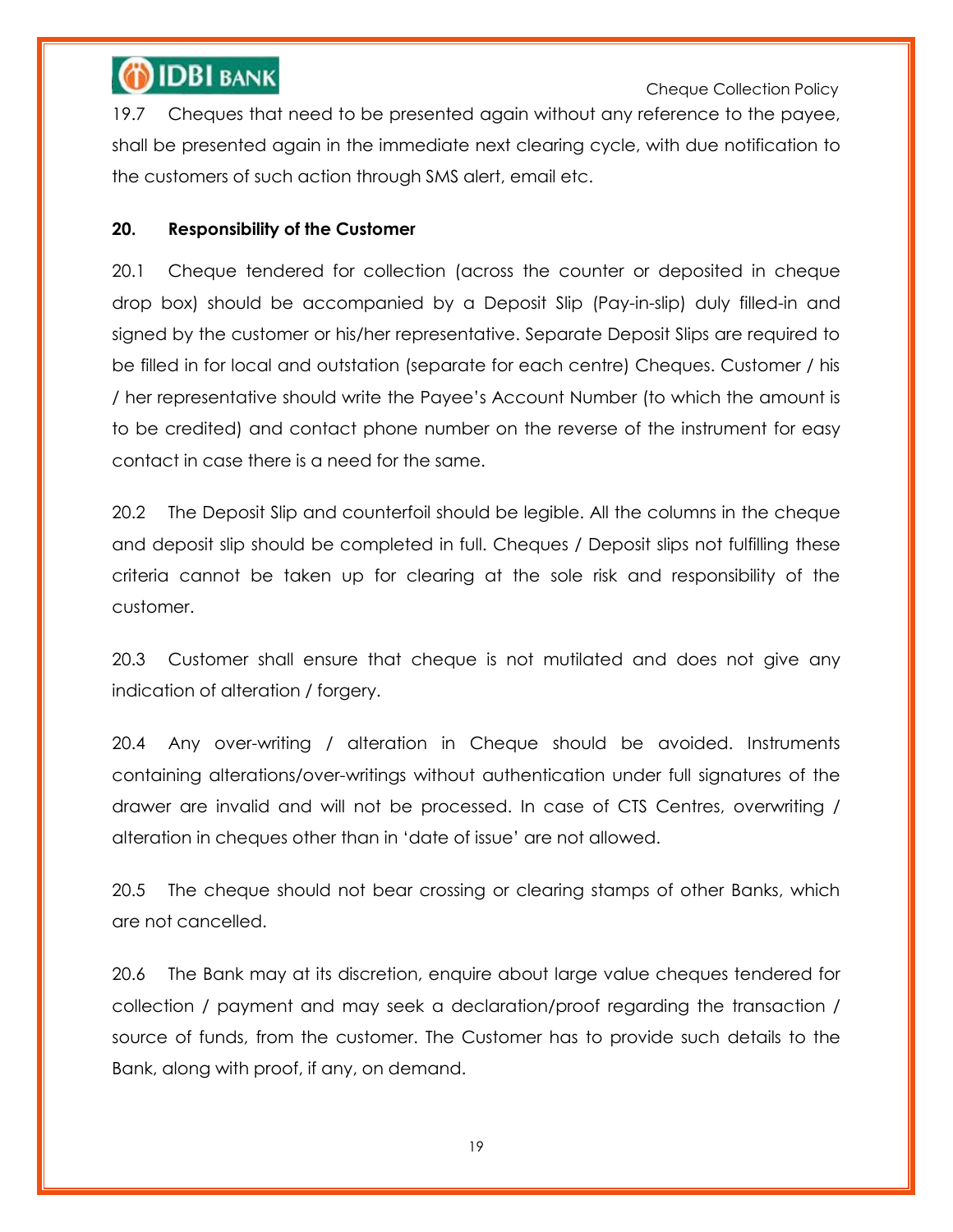

20.7 Customer should use only CTS 2010 Standard cheques forms.

20.8 Customers are not permitted to print / scan the signature of their authorized signatories on the cheques issued to them unless there is written agreement between the Bank & customer to the effect.

20.9 The Bank also offers a specialized Cash Management Services product for collection of cheques of Corporates and other high value customers. The customers should follow prescribed guidelines of the product / agreement before sending the cheques on collection under this service.

20.10 Customer"s responsibility while depositing cheques in the Branch CDKs / Offsite ATMs Drop Box:

- a) The customer can deposit the cheque in cheque drop box. The customer in such cases should ensure that the cheque is crossed account payee and also specially crossed with the Bank"s crossing stamp provided beside the drop box.
- b) Customers belonging to Corporate and CMS business segment should personally hand over the cheques to the Bank across the counter and get acknowledgement.
- c) All other Customers should personally hand over the cheques to the Bank across the counter and get acknowledgement, if the value of the cheque is Rs. 50000/ and more.

#### **21. Force Majeure**

21.1 The Bank shall not be liable to compensate customers for delayed credit if some unforeseen event (including but not limited to civil commotion, sabotage, lockout, strike or other labour disturbances, accident, fires, natural disasters or other "Acts of God", war, damage to the Bank"s facilities or of its correspondent Bank(s), absence of the usual means of communication or all types of transportation, etc.) beyond the control of the Bank, prevents it from performing its obligations within the specified service delivery parameters.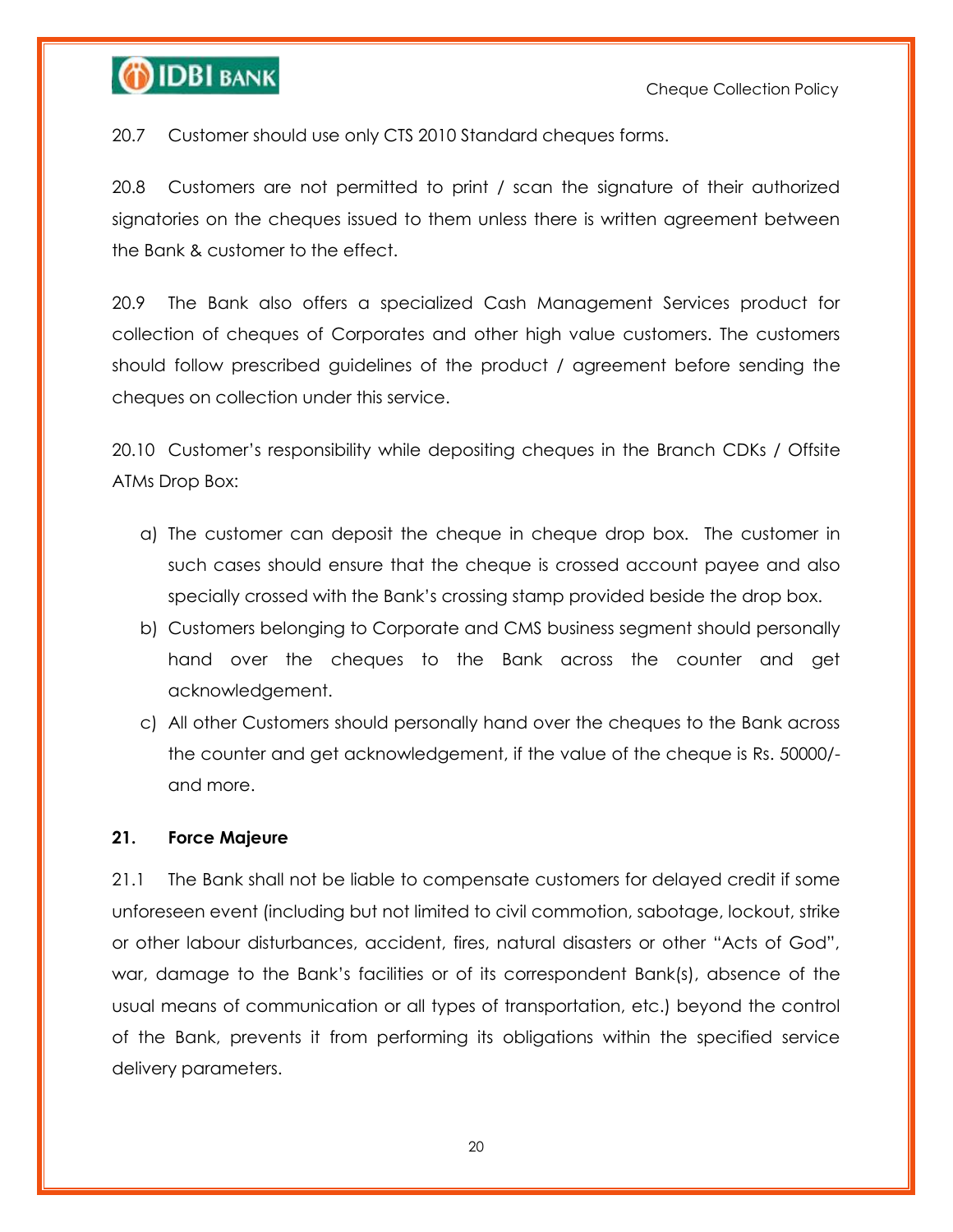

21.2 For all collection services the bank will recover appropriate service charges as decided by the bank from time to time and communicated to customer, displayed on Bank"s website.

### **22. Customer Grievances Redressal**

22.1 The Policy seeks to provide transparency in dealing with customer and to minimize their inconvenience. Any customer having grievances against the Bank on any of the above grounds or having complaints due to non-payment or inordinate delay in the payment or collection of cheques, may approach either the Branch Head or the Customer Care Centre, IDBI Bank Ltd., 19th Floor, IDBI Tower, WTC Complex, Cuffe Parade, Colaba-400 005 over phone, letter or e-mail [\(customercare@idbi.co.in\)](mailto:customercare@idbi.co.in).

#### **23. Periodicity of review of the Policy**

23.1 The policy shall be reviewed once in two years from the date of approval.

\*\*\*\*\*\*\*\*\*\*\*\*\*\*\*\*\*\*\*\*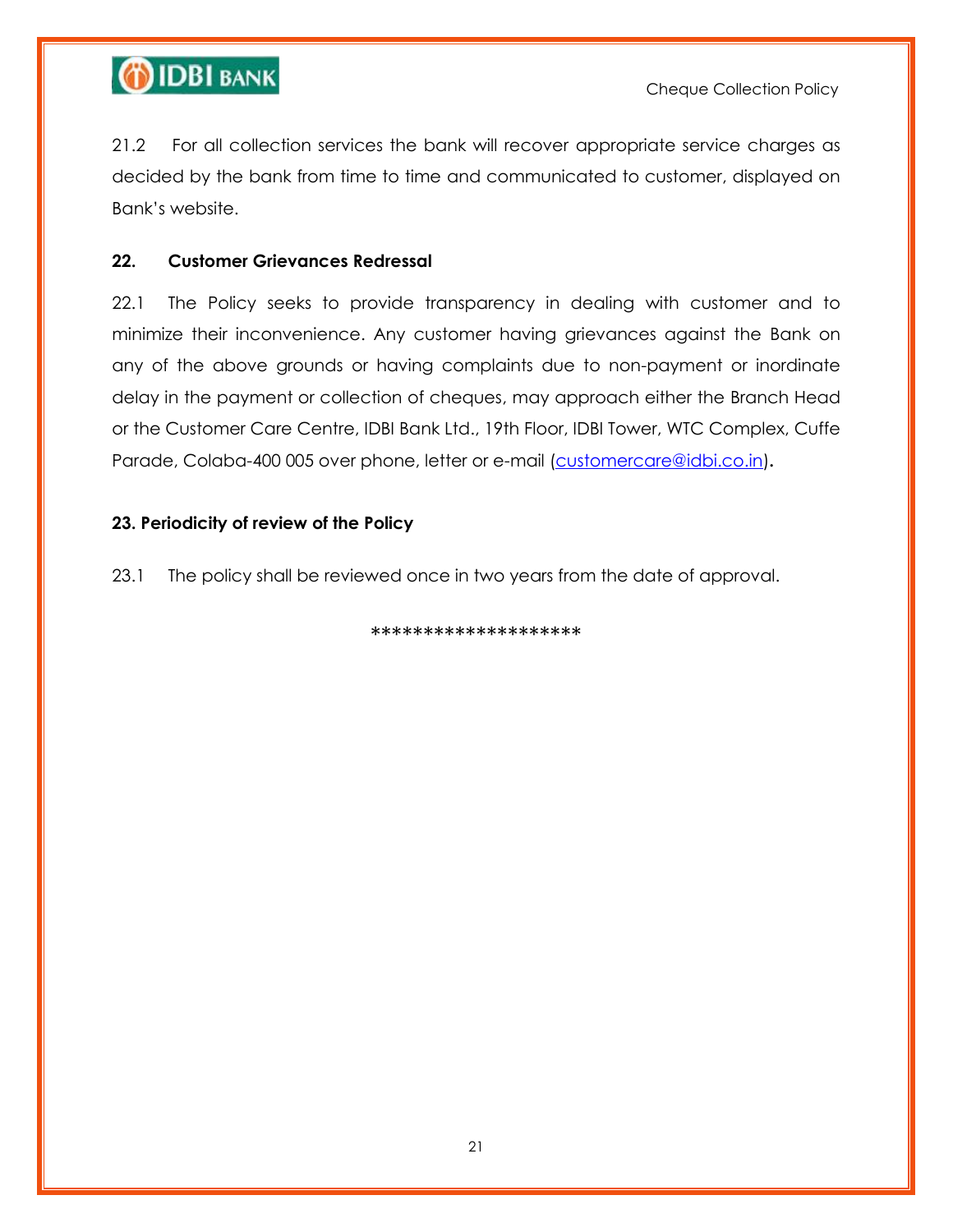

#### **Annexure I Request letter for Purchase / collection of Foreign Cheque / Draft**

To, The Manager / Branch Head, The Manager / Branch Head, Place: 2011 IDBI Bank Ltd., Date: \_\_\_\_\_\_\_\_\_\_\_\_

Dear Sir,

 $\overline{\phantom{a}}$  , where  $\overline{\phantom{a}}$ 

Please purchase/receive for collection the cheque(s)/draft(s) stated below in all for USD / GBP / DEM /EURO / .........................in words ............................................................

Please have the same collected through your Correspondent / Agents entirely at my/our risk and responsibility in all respects and on the basis of "immediate credit" (subject to final payment - as per home currency rules) / "on collection basis" (at higher cost of collection but firm credit). In case of immediate credit I/We are aware that I/We are liable to reimburse to the Bank with interest and other charges the amount of the dishonoured cheque(s)/draft(s) presented by me/us.

I/We agree that your Bank assumes no responsibility beyond the exercise of due care and I/We further agree that your Bank shall not be liable for the default or negligence of the Correspondent Bank / Drawee Bank.

I/We hereby waive notice of dishonor /non-payment in respect of the same.

I/We hereby authorize the Bank to reverse the entry by effecting sale of foreign currency as per your rules in this behalf in the event of delayed realization and undertake to reimburse any loss incurred by you on account of exchange risk/exchange rate fluctuations. I/We also undertake to reimburse the Bank any loss incurred by the Bank arising either on account of exchange risk/exchange rate fluctuations, or the cheque/draft is returned unpaid for any reasons whatsoever, in addition to the reimbursement of the amount advanced together with overdue interest and any other expenses/cost incurred in this behalf including those of the Correspondent Bank/Drawee Bank.

I/We further agree that the Bank will not be responsible in case the instrument(s) is/are lost /destroyed in transit.

| SI. No. | Cheque/Draft | <b>Drawee</b> | <b>Bank Details</b> | Amount in F.C. |
|---------|--------------|---------------|---------------------|----------------|
|         | no.          |               |                     |                |
| 01.     |              |               |                     |                |
| 02.     |              |               |                     |                |
| 03.     |              |               |                     |                |
|         |              |               | Total               |                |

Please mention following details as per RBI requirements:

1. Purpose of the remittance - ...................

2. Name and address of the remitter - ..............................

**Signature of the depositor/account holder**

Name:.............................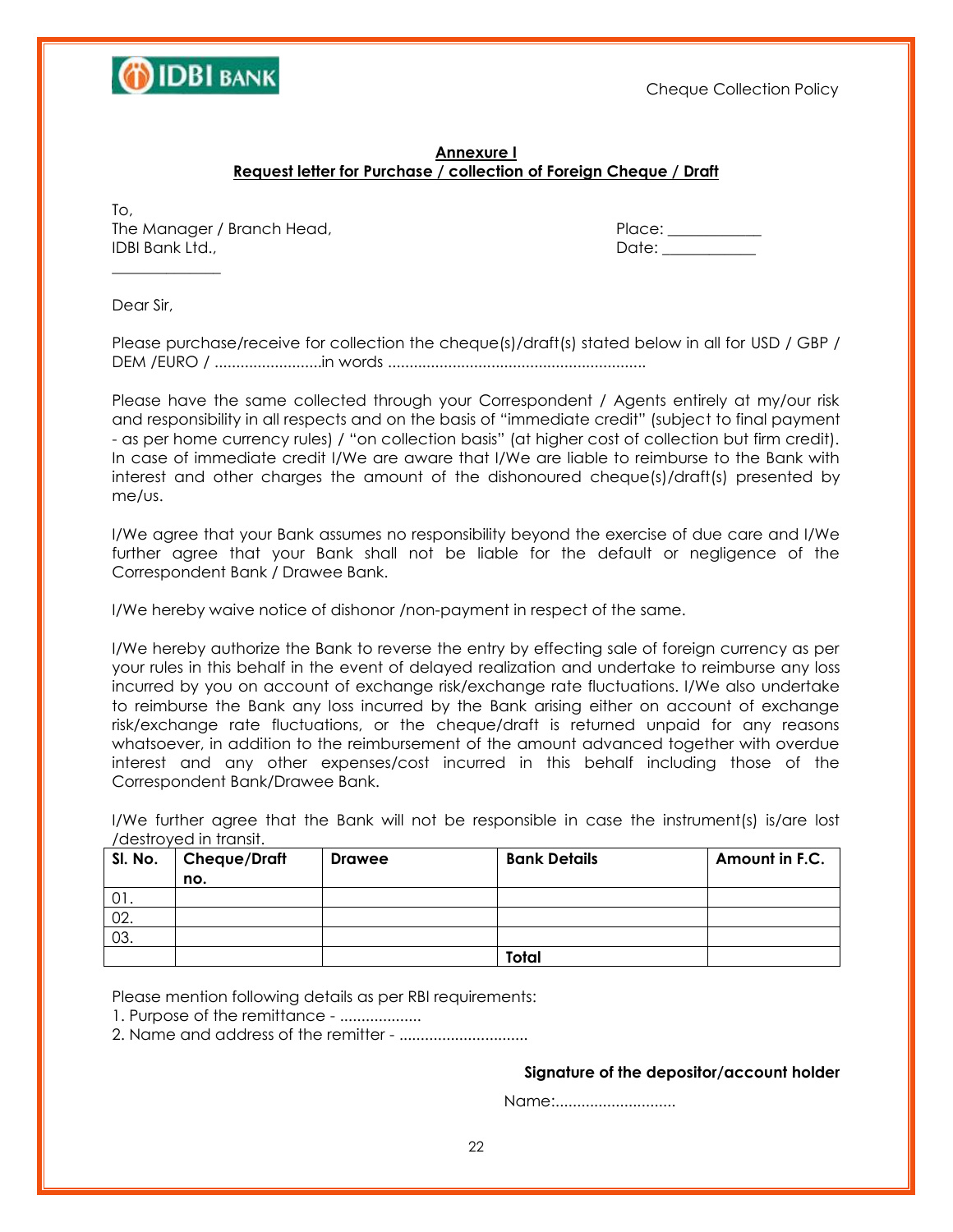

Account No: ...................

#### **Annexure II Declaration –cum-Undertaking**

The Location Head **Date:** The Location Head Date: Trade Finance Dept. IDBI Bank Limited

 $\overline{\phantom{a}}$  , where  $\overline{\phantom{a}}$ 

To, the contract of the contract of the contract of the contract of the Place:

Dear Sir,

Sub: Cheque No----------------------dated -----------------for USD ------

With reference to the subject cheque tendered to you on collection basis, I hereby acknowledge, declare and undertake as under:-

- Bank reserves the right to recover the realization proceeds of the Cheque /Instrument credited to my account, with all cost and charges, if the Cheque /Instrument that was sent for Collection/realization is subsequently returned / dishonored for the valid reason as per the prevailing USA laws.
- Unless otherwise instructed in writing, Bank will handle all USD denominated cheques /instruments of any amount on Direct Collection Arrangement (DCA).
- Apart from the normal charges for cheque collection, charges levied by the correspondent banks towards the above service will be borne by me.
- Bank is not obliged to obtain from the Correspondent Banks (CB) or return to me such instruments as are confiscated or retained by the CB. All charges of CB in such instance also will be recovered by the bank from my account on the basis of non- payment advice received from the CB or the paying bank.

This declaration-cum-undertaking is to be treated as part and parcel of the paying-in slip tendered with the cheque / instrument.

With regards,

(Signature of the Payee)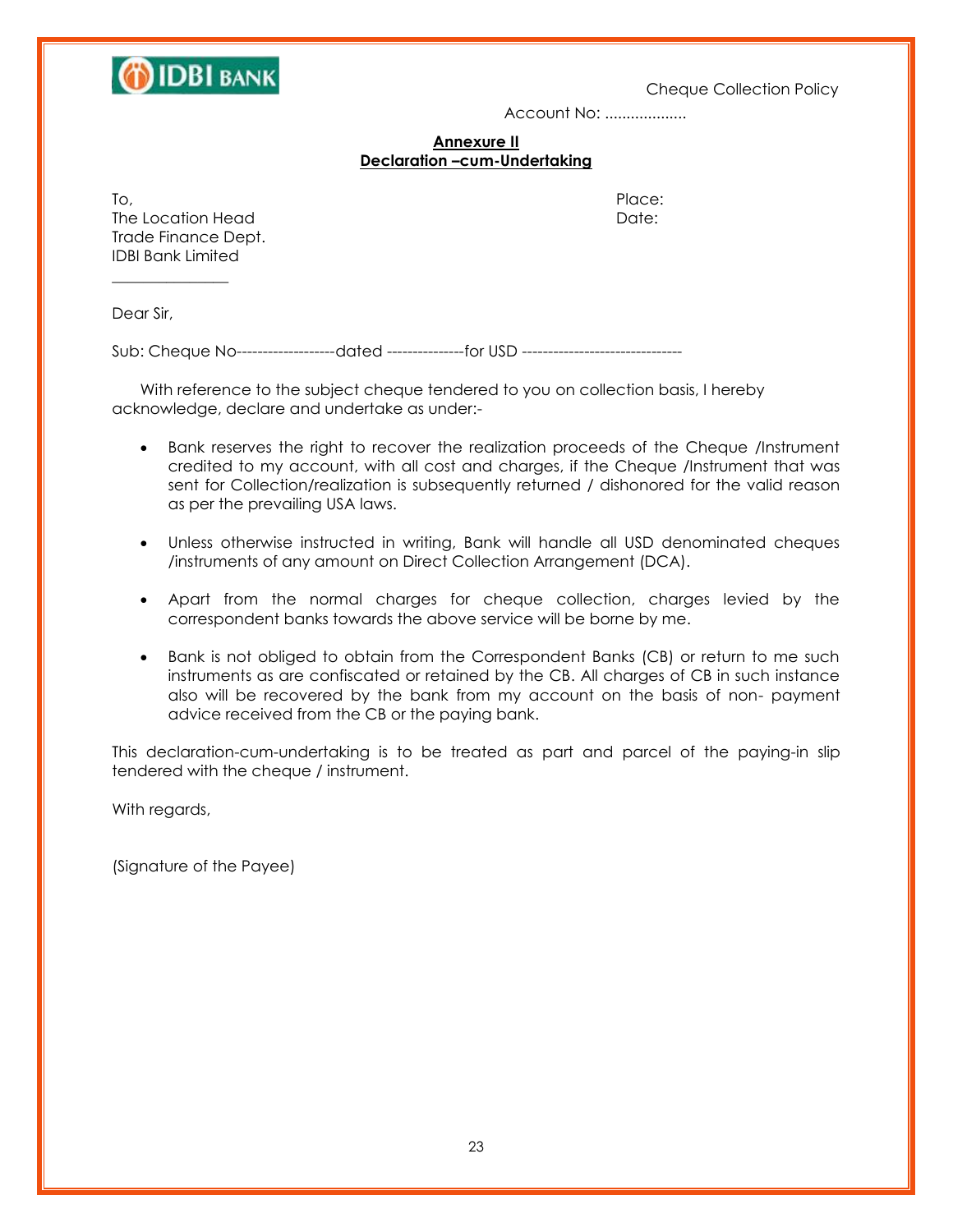

**Annexure- III**

### **Uniform Regulations and Rules for Bankers' Clearing House (List of objections for return of Instruments and Image based Cheque Clearing)**

| Code No.  | <b>Reason for Return</b>                                      |  |  |  |
|-----------|---------------------------------------------------------------|--|--|--|
| $(01-03)$ | <b>Funds</b>                                                  |  |  |  |
| 01        | Funds insufficient                                            |  |  |  |
| 02        | Exceeds arrangement                                           |  |  |  |
| 03        | Effects not cleared, present again.                           |  |  |  |
| $(04-09)$ | <b>Reference to Drawer</b>                                    |  |  |  |
| 04        | Refer to drawer                                               |  |  |  |
| 05        | Kindly contact Drawer/ Drawee Bank and please present again   |  |  |  |
| $(10-19)$ | Signature                                                     |  |  |  |
| 10        | Drawer's signature incomplete                                 |  |  |  |
| 11        | Drawer's signature illegible                                  |  |  |  |
| 12        | Drawer's signature differs                                    |  |  |  |
| 13        | Drawer's signature required                                   |  |  |  |
| 14        | Drawer's signature not as per mandate                         |  |  |  |
| 15        | Drawer's signature to operate account not received            |  |  |  |
| 16        | Drawer's authority to operate account not received            |  |  |  |
| 17        | Alteration require drawer's authentication                    |  |  |  |
| $(20-29)$ | <b>Stop Payment</b>                                           |  |  |  |
| 20        | Payment stopped by drawer                                     |  |  |  |
| 21        | Payment stopped by attachment order                           |  |  |  |
| 22        | Payment stopped by court order                                |  |  |  |
| 23        | Withdrawal stopped owing to death of account holder           |  |  |  |
| 24        | Withdrawal stopped owing to lunacy of account holder          |  |  |  |
| 25        | Withdrawal stopped owing to insolvency of account holder      |  |  |  |
|           |                                                               |  |  |  |
| $(30-49)$ | <b>Instruments</b>                                            |  |  |  |
| 30        | Instrument post dated                                         |  |  |  |
| 31        | Instrument out dated / stale                                  |  |  |  |
| 32        | Instrument undated / without proper date                      |  |  |  |
| 33        | Instrument mutilated; requires Bank's guarantee               |  |  |  |
| 34        | Cheque irregularly drawn / amount in words and figures differ |  |  |  |
| 35        | Clearing House stamp / date required                          |  |  |  |
| 36        | Wrongly delivered / Not drawn on us                           |  |  |  |
| 37        | Present in proper zone                                        |  |  |  |
| 38        | Instrument contains extraneous matter                         |  |  |  |
| 39        | Image not clear, present again with paper                     |  |  |  |
| 40        | Present with document                                         |  |  |  |
| 41        | Item listed twice                                             |  |  |  |
| 42        | Paper not received                                            |  |  |  |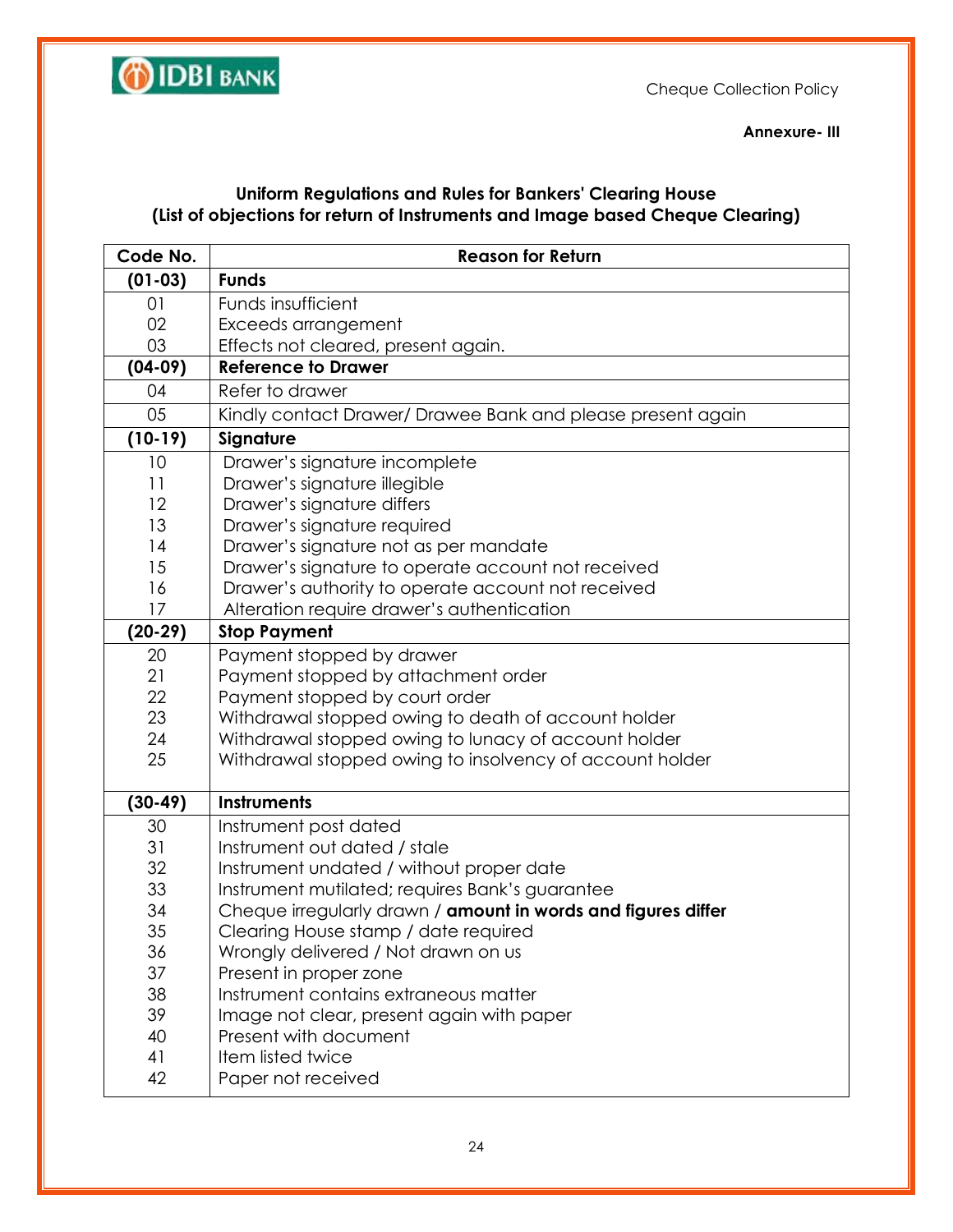| <b>IDBI BANK</b><br>Cheque Collection Policy |                                                                                                                     |  |  |
|----------------------------------------------|---------------------------------------------------------------------------------------------------------------------|--|--|
| $(50-59)$                                    | Account                                                                                                             |  |  |
| 50                                           | Account closed                                                                                                      |  |  |
| 51                                           | Account transferred to another branch                                                                               |  |  |
| 52                                           | No such account                                                                                                     |  |  |
| 53                                           | Title of account required                                                                                           |  |  |
| 54                                           | Title of account wrong / incomplete                                                                                 |  |  |
| 55                                           | Account blocked (situation covered in 21-25)                                                                        |  |  |
| $(60-69)$                                    | <b>Crossing / Endorsement</b>                                                                                       |  |  |
| 60                                           | Crossed to two banks                                                                                                |  |  |
| 61                                           | Crossing stamp not cancelled                                                                                        |  |  |
| 62                                           | Clearing stamp not cancelled                                                                                        |  |  |
| 63                                           | Instrument specially crossed to another bank                                                                        |  |  |
| 64                                           | Amount in protective crossing incorrect                                                                             |  |  |
| 65                                           | Amount in protective crossing required/ illegible                                                                   |  |  |
| 66                                           | Payee's endorsement required                                                                                        |  |  |
| 67                                           | Payee's endorsement irregular / requires collecting bank's confirmation                                             |  |  |
| 68                                           | Endorsement by mark / thumb impression requires attestation by                                                      |  |  |
|                                              | Magistrate with seal.                                                                                               |  |  |
| 69                                           | Advice not received                                                                                                 |  |  |
| $(70-79)$                                    | <b>RBI / Government</b>                                                                                             |  |  |
| 70                                           | Amount / Name differs on advice                                                                                     |  |  |
| 71                                           | Drawee bank's funds with sponsor bank insufficient                                                                  |  |  |
| 72                                           | Payee's separate discharge to bank required                                                                         |  |  |
| 73                                           | Not payable till 1st proximo                                                                                        |  |  |
| 74                                           | Pay order / cheque requires counter signature                                                                       |  |  |
| 75                                           | Required information not legible/ correct                                                                           |  |  |
| $(80-99)$                                    | <b>Miscellaneous</b>                                                                                                |  |  |
| 80                                           | Bank's certificate ambiguous / incomplete / required                                                                |  |  |
| 81                                           | Draft lost by issuing office / confirmation required from issuing office                                            |  |  |
| 82                                           | <b>Bank/ Branch blocked</b>                                                                                         |  |  |
| 83                                           | Digital Certificate Validation failure                                                                              |  |  |
| 84                                           | Other reason-connectivity failure                                                                                   |  |  |
| 85                                           | Alterations on Instrument - Other than "Date" field (Alteration/correction                                          |  |  |
|                                              |                                                                                                                     |  |  |
| 86                                           | on instruments are prohibited under CTS)<br>Fake/Forged/Stolen-draft/ cheque /cash order /interest warrant/dividend |  |  |
|                                              | warrant                                                                                                             |  |  |
| 87                                           | 'Payee's a/c credited-Stamp required                                                                                |  |  |
| 88<br>92                                     | Other reasons<br><b>Bank Excluded</b>                                                                               |  |  |